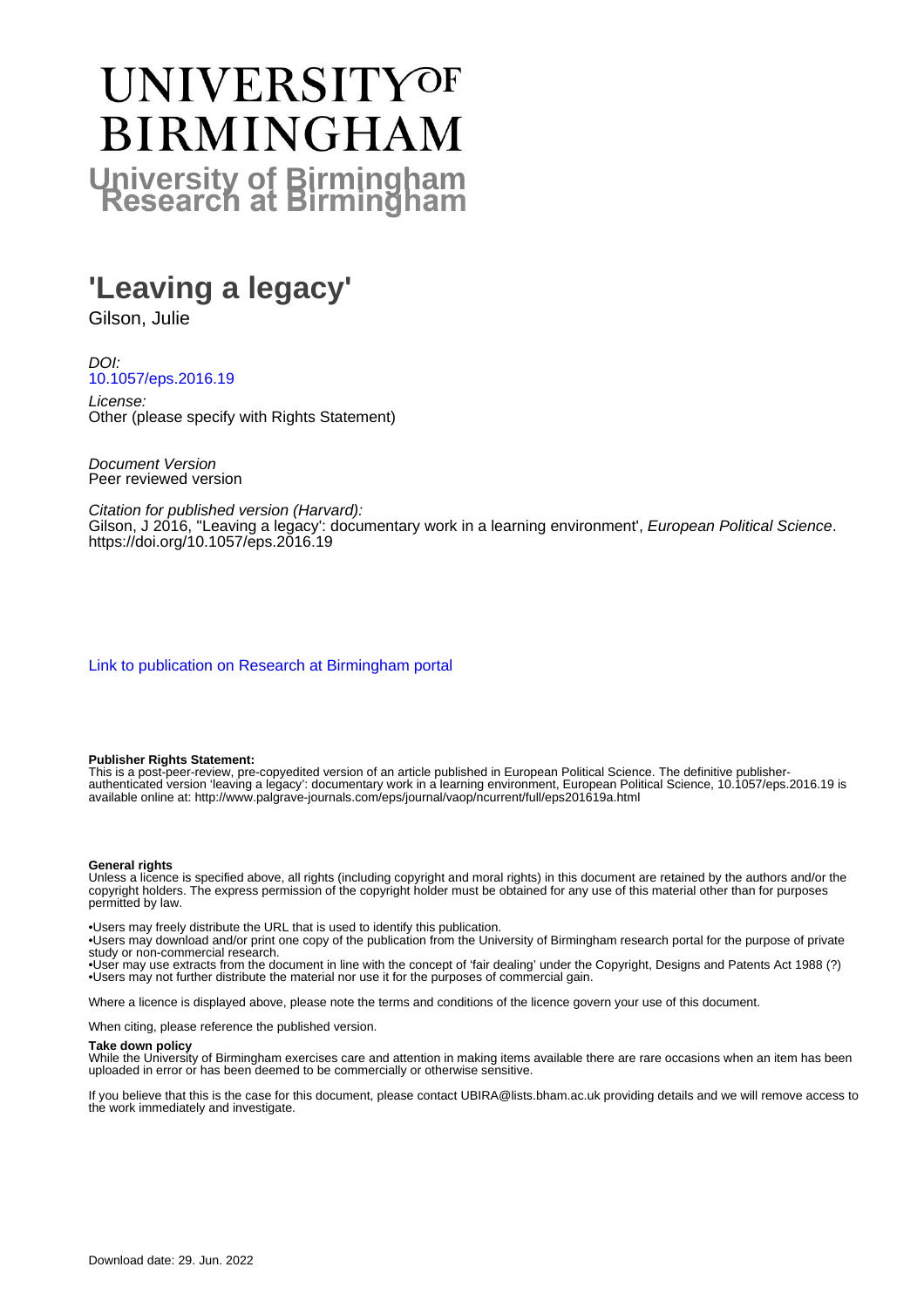'leaving a legacy': documentary work in a learning environment

# *julie gilson*

Department of Political Science and International Studies, University of Birmingham, Edgbaston, Birmingham, B15 2TT E-mail: [j.a.gilson@bham.ac.uk](mailto:j.a.gilson@bham.ac.uk)

#### **Abstract**

This article contends that the creation of a legacy by students enables them to situate their time and experiences at university within their broader life goals and expectations. Legacy learning refers to the act of creating an archive or artefact for the benefit of posterity; collating, collecting and creating a virtual or tangible article, or *objet*, for successive cohorts to utilise as a learning resource. It is also a tangible product that students may use to demonstrate their skills to prospective employers; something to take away with them from the process of learning. At the heart of the concept are two key factors: collaboration and the process of self-reflection. This article illustrates legacy learning through the examination of a final year module on Asia for which small groups of students had to produce a documentary video and individual self-reflection paper. Although the putative goal of the endeavour was envisioned as the realisation of the documentary itself, the self-reflection exercise by students suggests that the underlying learning value of the exercise may in fact rest in the self-realisation of the learner.

**Keywords** Legacy learning; self-reflection; assessement; group work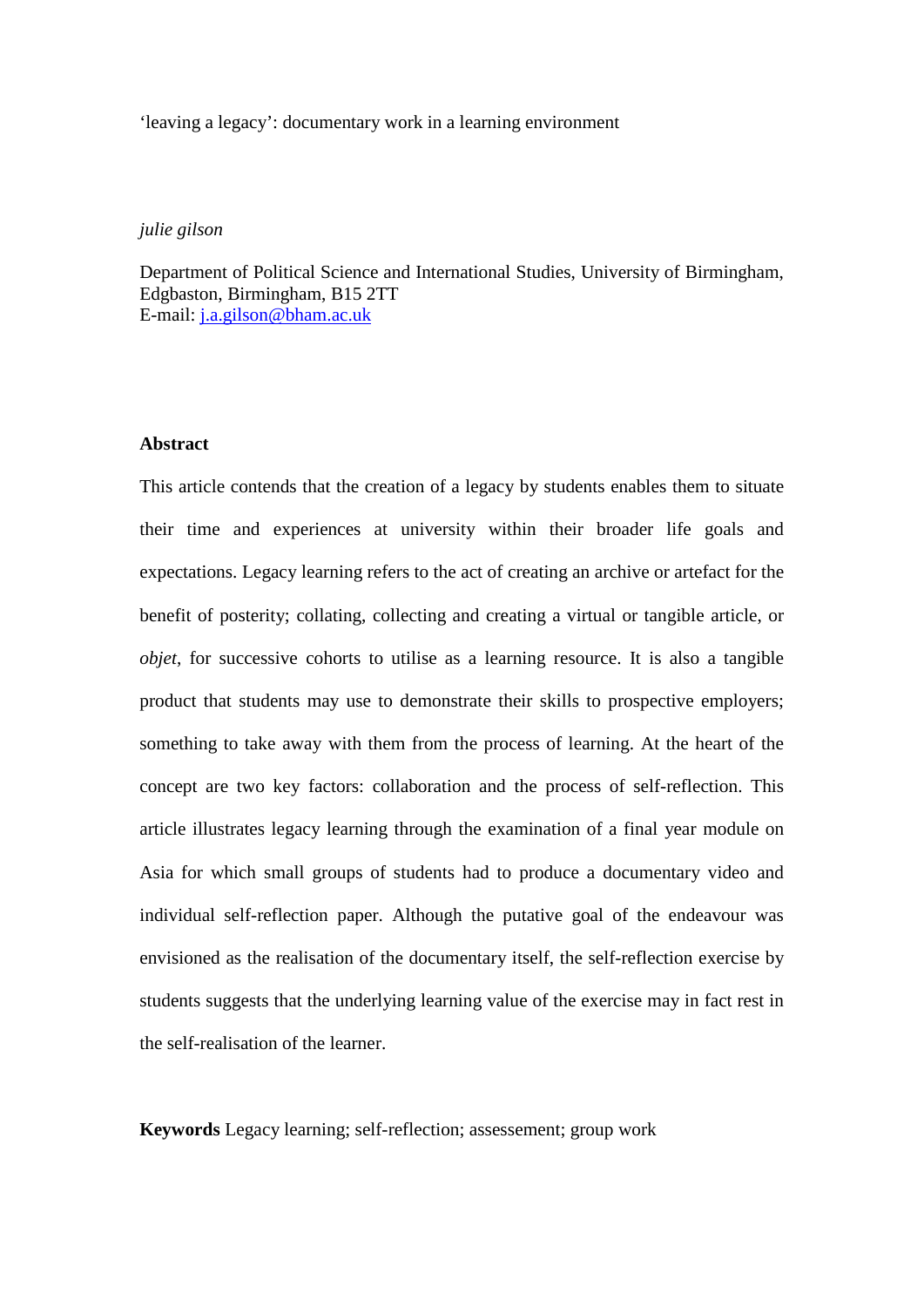#### **INTRODUCTION**

The process of learning within a university context often results in an ephemeral engagement with a text or project. Essays and exams can be quickly forgotten, along with their rapidly revised substantive content. Over the past few years there has been a considerable amount of work to stagger deadlines, vary forms of assessment and to diversify the ways in which feedback is provided (for a critique of assessments, see Coin, 2013). It has also been demonstrated that carefully tailored formative assessment can be used as a means of aiding a student's transition from school to university during his or her first year (Fisher *et al*., 2011). Moreover, reflecting a more strategic agenda with regard to the inclusion of explicit 'employability factors' within the learning environment, there has been a much greater emphasis on the inclusion of transferable skills within and across modules and programmes (see Pegg *et al*., 2012). However, less attention has been paid to the goal of enhancing student engagement within the process of learning itself. Ongoing work to introduce feed forward techniques go some way to prolonging and deepening this engagement, particularly through the reiteration and reinforcement of the same feedback over time, giving students the opportunity to revise and re-engage with one piece of work (see Robson *et al*., 2013: 63). This idea of continuing engagement is also provided in work where legacies can be created, through, for example, the creation of artefacts or video documentaries. This form of assessment offers students the opportunity both to leave something behind for future cohorts to consult or use, and to take something with them as evidence of their skills and interests. As Williams and Smith note in their contribution to this edition, there is now a wealth of evidence to suggest that new kinds of learning environments are being enacted in higher education. At the same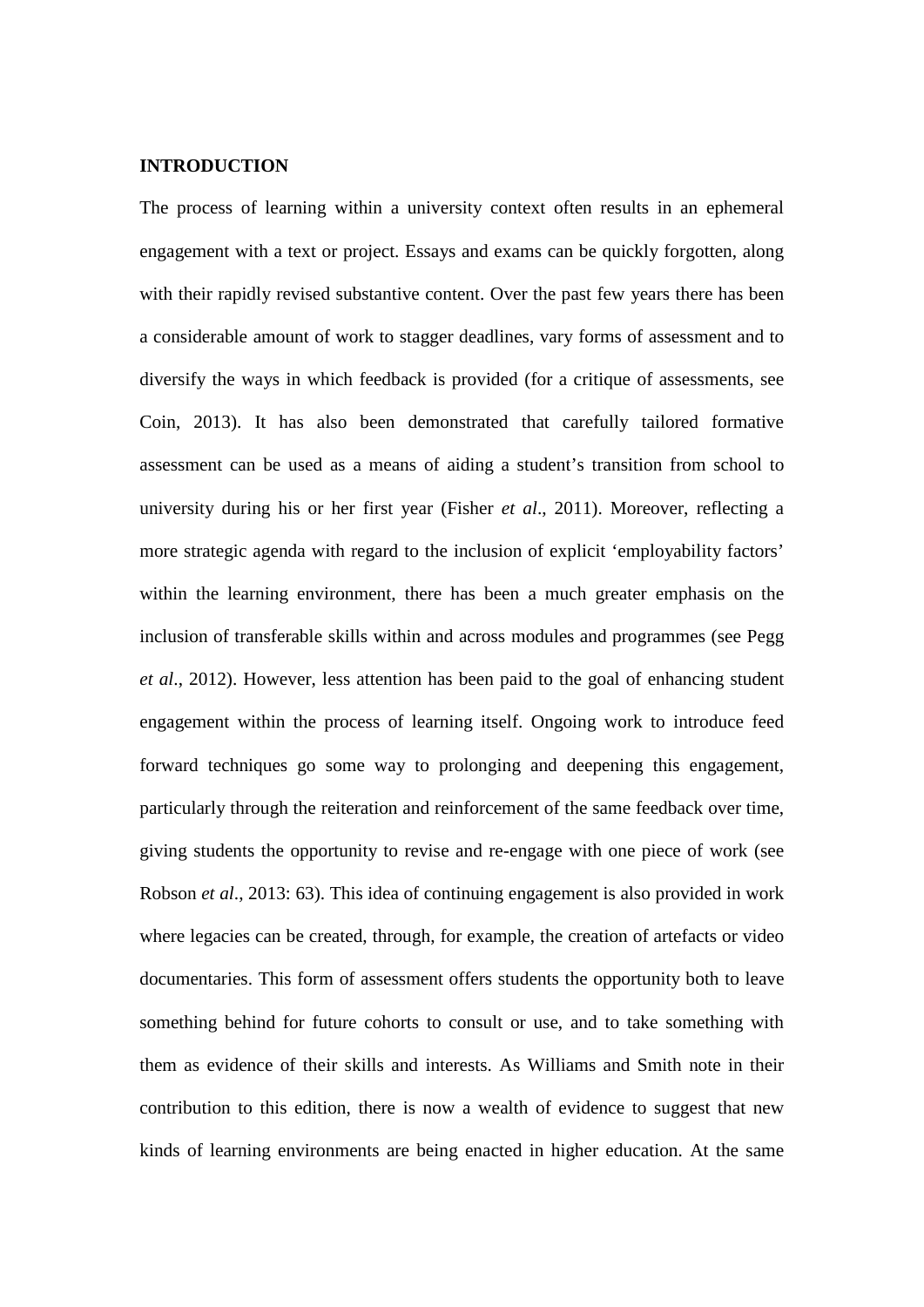time, however, there remains the problem of 'monologue' teaching and feedback. Whereas they focus in particular on the latter, this article proposes that alternative forms of delivery and ongoing self-reflection enable students to engage critically in their own individual and peer assessment throughout their period of study. The article develops the idea of legacy learning, which is closely associated with the processes of collaboration and self-reflection, and which enables students to keep under review the development of their knowledge, skills and practical capabilities.

The research for the article is based on a pilot project conducted at the University of Birmingham in 2015, with particular reference to a cohort of final year students that I have taught for the past several years and who have been assessed through two 2,000 word essays and one two-hour exam over the year. Feedback from previous years suggested that students were learning substantive information for the topics of their essays, but were given little chance to develop broader ideas and had no opportunity to discuss their findings with other group members. During this first pilot year I retained the first semester essay (worth 30 per cent of the total) and introduced one reflection paper (worth 20 per cent) and one group documentary (worth 50 per cent) in the second semester. The purpose of the change was to facilitate collaboration, develop a broader approach to the topics covered, enhance alternative learning skills (including digital documentary work), and to find ways of ensuring that students were given the opportunity for self reflection. It is with these points in mind that this article examines the ways in which legacy learning enables students to situate their time and experiences at university within their broader life goals and expectations.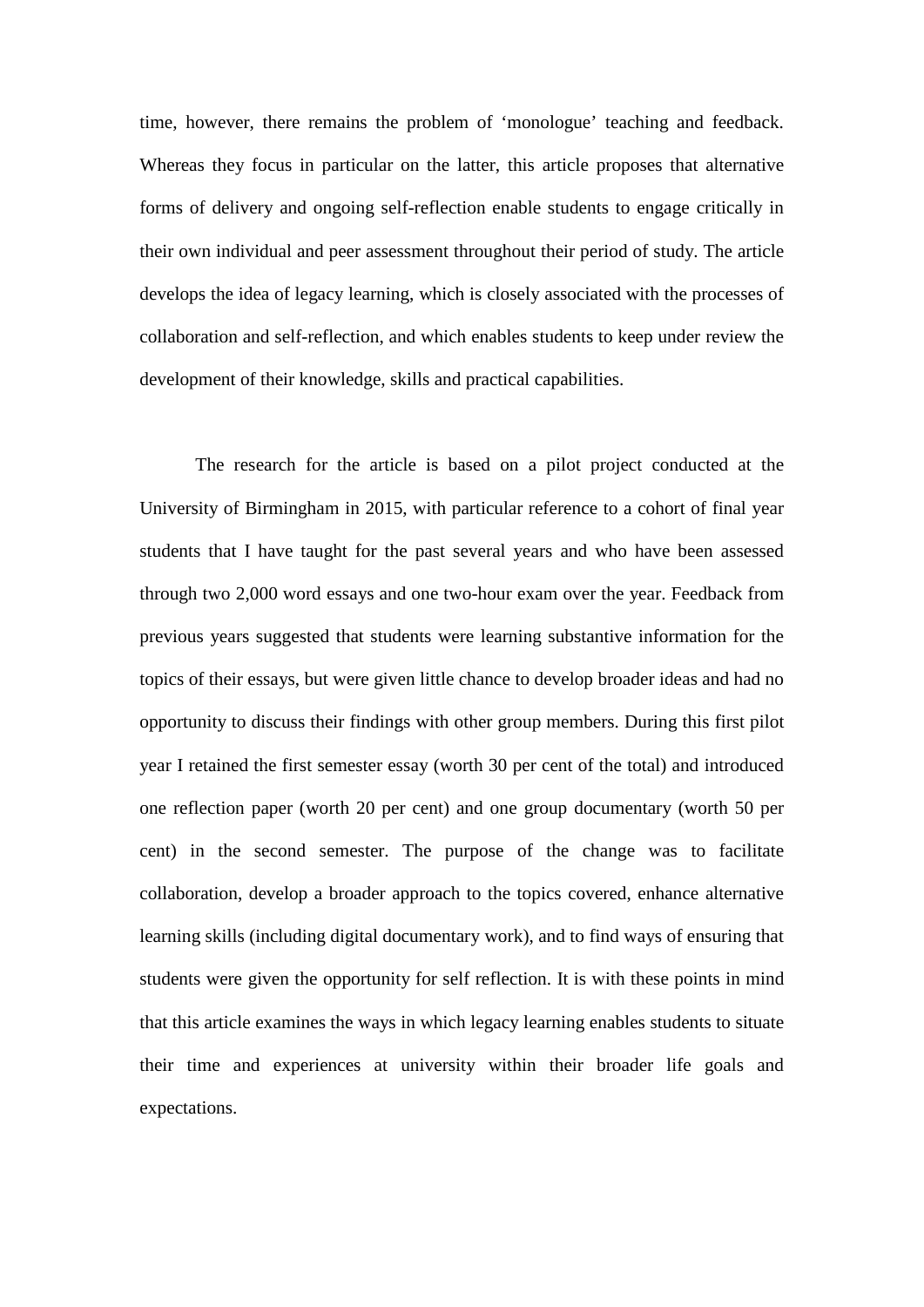#### **LEGACY LEARNING**

Legacy learning refers to the act of creating an archive or artefact for the benefit of posterity; collating, collecting and creating a virtual or tangible article, or *objet*, for successive cohorts to utilise as a learning resource. It is also a tangible product that students may use to demonstrate their skills to prospective employers; something to take away with them from the process of learning. As will be shown below, students in the cohort that were tested during the pilot year felt that this was one of the most important pieces of work they had done during their time at university. Moreover, they were immensely proud to submit it for scrutiny and for public dissemination. In work like filmmaking there have been many scholarly assessments of how transferring images from one realm to another benefit learning processes and how collaborative learning is enacted in the process of bringing together so many different facets (Falk *et al*., 2007). Moreover, in recent years interesting work has emerged – particularly through examinations of the use of technology in the classroom, and through studies of virtual worlds – on the effects of creating artefacts. Girvan and Savage (2010: 344) describe how their application of 'Communal Constructivism' provides a focus on leaving a tangible legacy:

*Learning artefacts created by one group of learners are fed back into subsequent iterations of the learning task, emphasising the use of past learners and their artefacts to influence the learning experience of future learners. New groups of learners are then able to take part in the same activities, which provide context to the artefacts left by previous groups, and leverage the artefacts to extend their own knowledge.*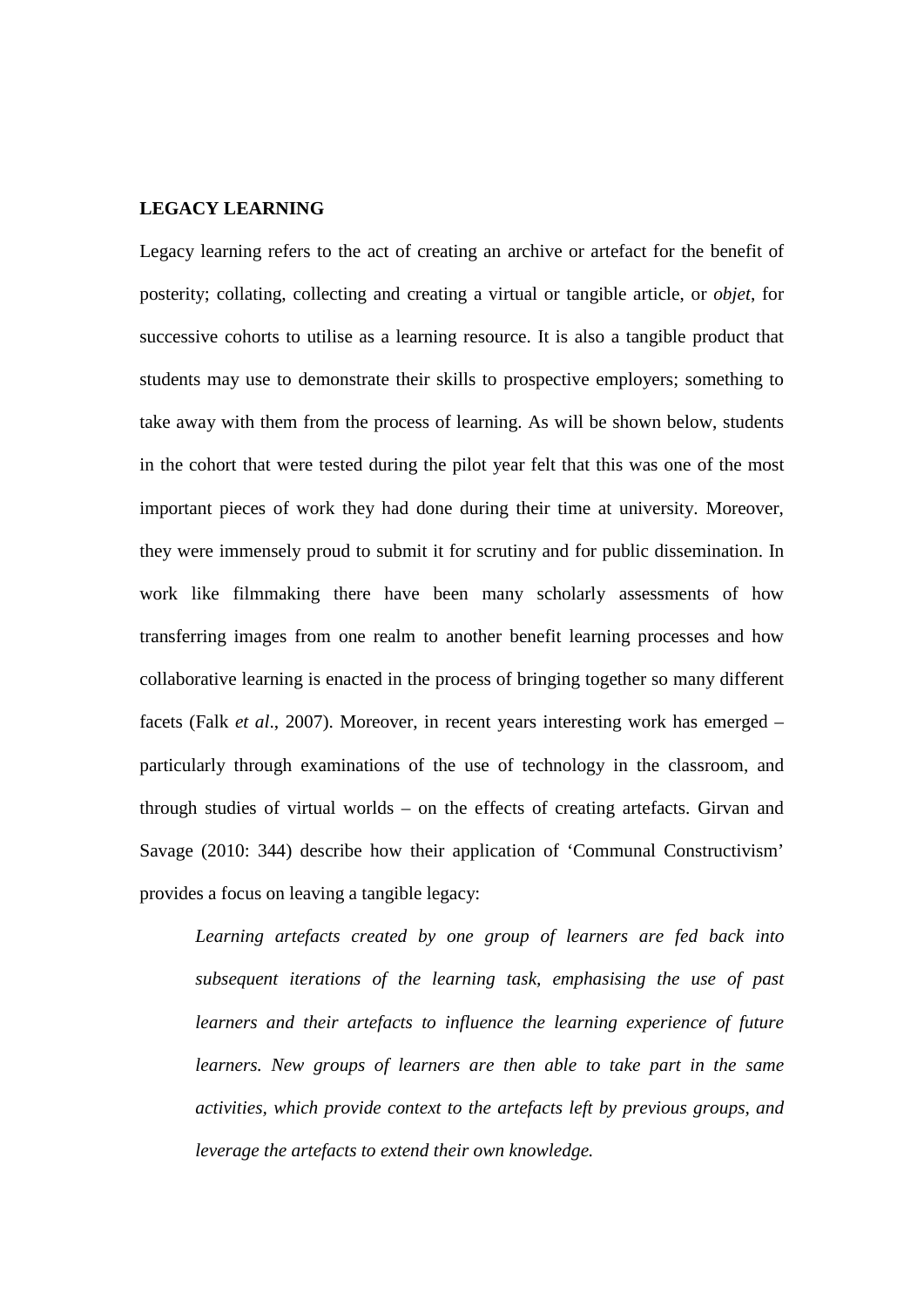The creation of the artefact in this way is built upon two fundamental components of legacy learning; namely, collaboration and self-reflection. These two facets lie at the heart of providing a more meaningful and sustained interaction with the very process of learning. Although this article is not focused on the use of technology *per se*, much of the scholarship on technology in teaching also highlights its relevance for addressing the challenges of group collaboration:

*Increasingly, changes we notice in the use of technology in daily life may also be observed at work within the walls of the academy — physical walls or virtual. They are breaking down traditional barriers separating academic research from teaching, work-based learning and informal learning.* (Kukulska-Hulme, 2012: 247)

First, collaboration can come in many forms within the classroom; from one-off classroom team debates, to the long-term production of a piece of group work in a variety of forms. Group projects are a popular form of delivering content and assessment in the contemporary university classroom. Literature on 'collaborative learning' has been prevalent since the 1980s, and has been refined to focus on the benefits to areas like inter-group relations, self-esteem and academic attainment, particularly in the school classroom (Slavin, 1985: 11-13). By way of example, Shepperd, based in Computer Science, found – albeit anecdotally – that group projects 'can be powerful agents for change. We have seen much improved levels of engagement by the students and, in our experience, unprecedented levels of coursework submission' (2011: 8 - 9). Areas such as personal responsibility and peer tutoring in group settings can also enhance deeper learning, enabling students to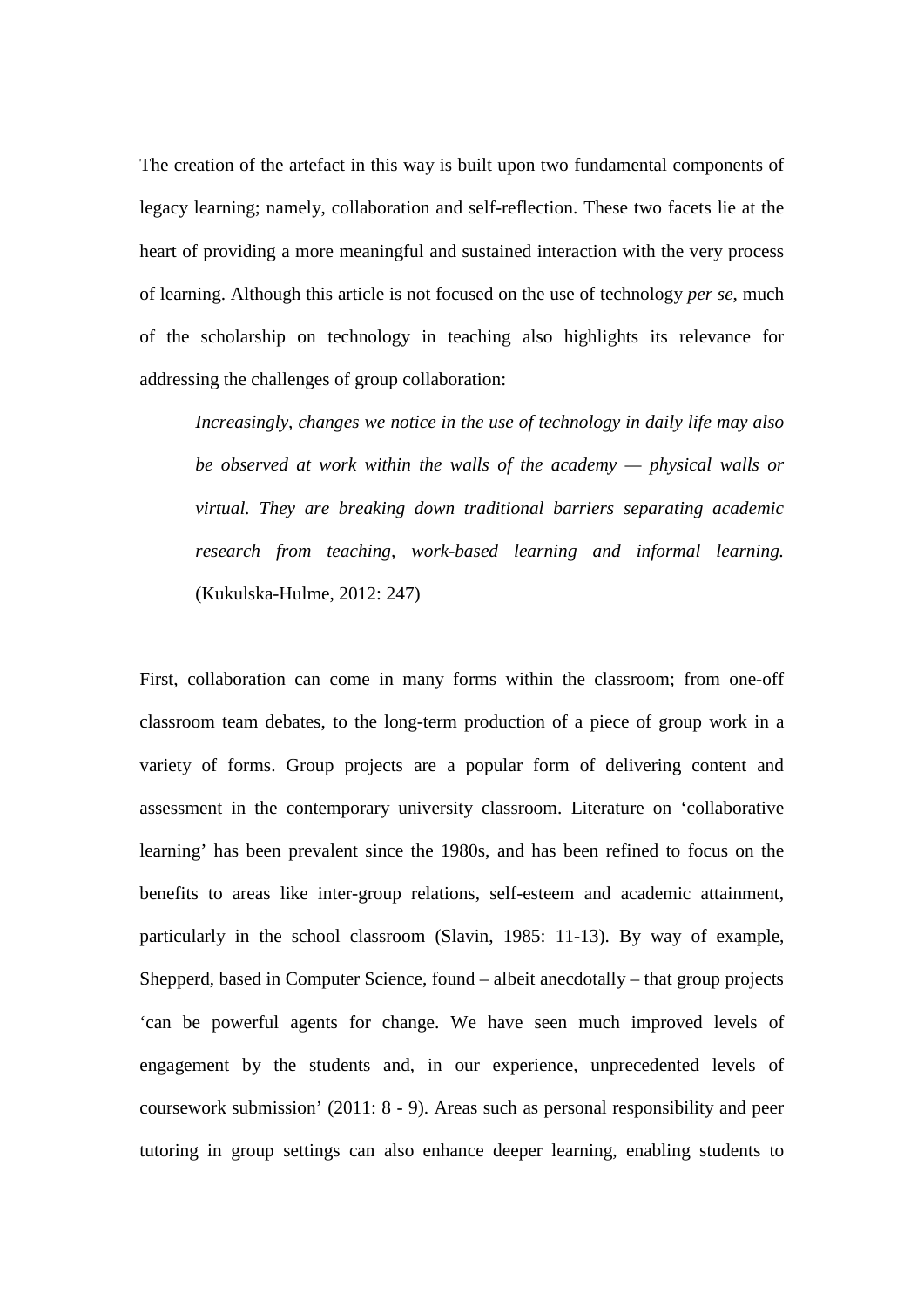digest information fully, in order fully to process what is being learned and even to alter their own view of reality (Thorley and Gregory, 1994: 21). Other studies have shown how 'peer learning' within this collaborative environment can enhance a student's ability to understand and articulate the problem in front of her, as well as to critique others within the group (Boud, 2001: 8). Within scholarship on organisations comes also the idea of project-based learning, with Bartsch *et al*. finding that the social capital acquired in the collaborative learning environment of a project represents a 'social process in which individuals and groups augment their knowledge' (2013: 240). Higgins *et al*. (2012: 1052) suggest that:

*Research on collaborative learning tells us that groups who build on each other's ideas, engaging in mutually responsive conversation about their task, are more likely to solve problems successfully and learn from the experience.*

Group learning environments can assume a number of different forms. Related to the concept of legacy learning, the creation of an artefact as part of the group work experience can further enhance the depth of collaboration, by facilitating the 'sharing [of] ideas across time and space' around the enactment of a tangible co-production (Wong *et al*., 2012: 411). Work by Hakkarainen and Paavola (2007: 1) demonstrates how this format of exposure to group work via the mediation of an artefact facilitates a 'trialogical' approach to learning, which focuses on the creation of 'shared objects' and the 'crossfertilization of knowledge practices' over a long time frame. The trialogic represents the action of knowledge creation through working collectively around an object, simultaneous to the dialogic function of interacting in group discussion and the monologic action of acquiring knowledge in one's brain (Paavola and Hakkarainen, 2005). The central focus of the object under development, in other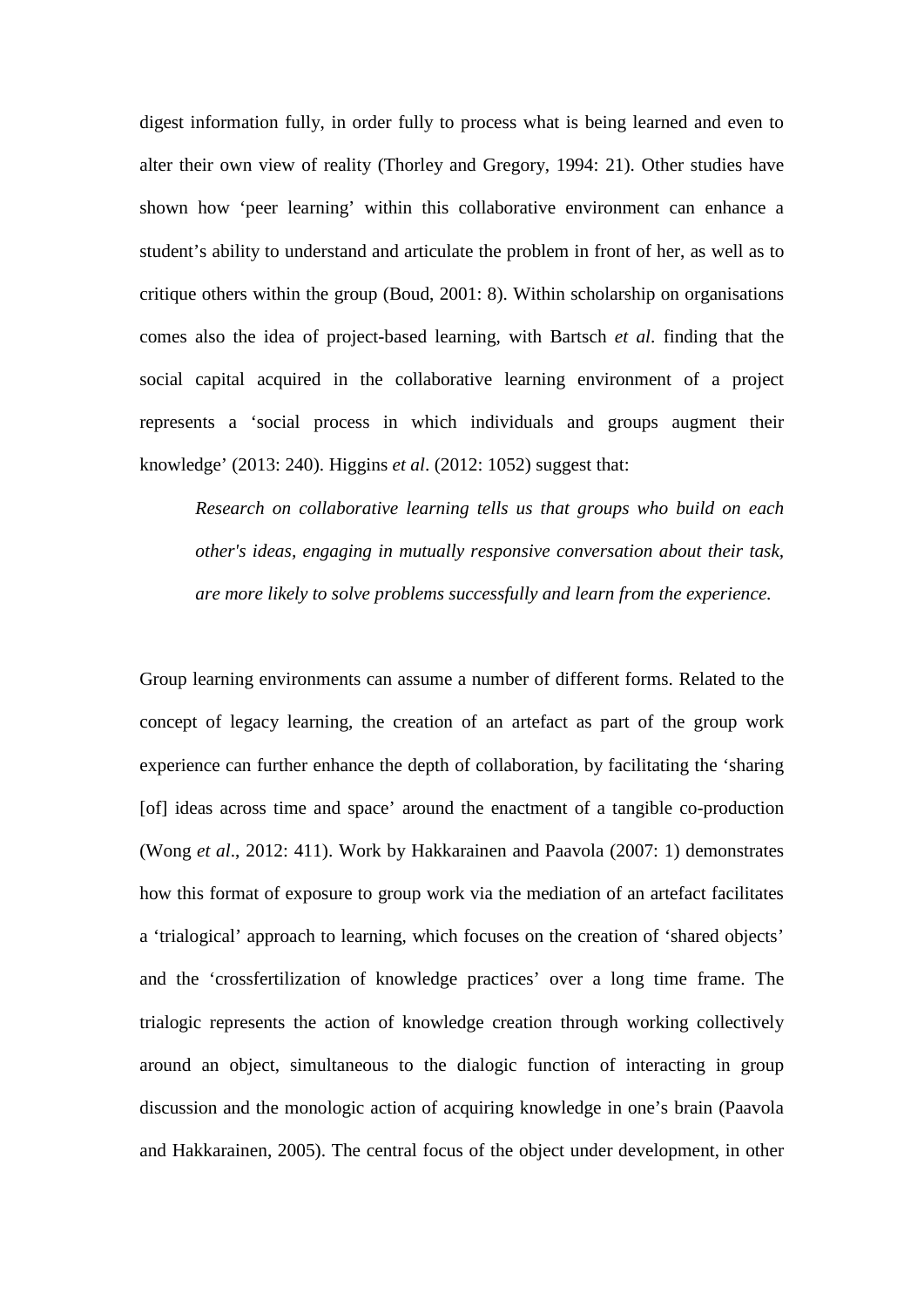words, forms the catalyst for deeper learning, social interaction, and closer selfreflection. It is to the latter category that this article now turns.

Second, group projects can be regarded as discrete exercises with one-off outcomes, and are not always integrated into the broader process of learning. In order to achieve this end, it is important for assessors to review the progress of students and to comment on their process of production – rather than simply on the end product – and still more significant for the students to become cognisant of their own experiences of engagement throughout the process. In essence, then, I agree with Shepperd's findings that 'our understanding of what students perceive and how they learn has not [been] sufficiently central to the design and delivery of group projects' (2011: 9), and in order to address this gap legacy learning also includes the second dimension of self-reflection.

The work of Lew and Schmidt provides a useful definition of self-reflection, as:

*the processes that a learner undergoes to look back on his past learning experiences and what he did to enable learning to occur (i.e. self-reflection on how learning took place), and the exploration of connections between the knowledge that was taught and the learner's own ideas about them (i.e. selfreflection on what was learned)* (2011: 530).

It is contended that since processes such as these can lead to informed and thoughtful deliberations on one's behaviours and actions, they are believed to assist learners to become better at self-reflection, which leads subsequently to better academic achievement, by facilitating the development of a meaningful 'personal learning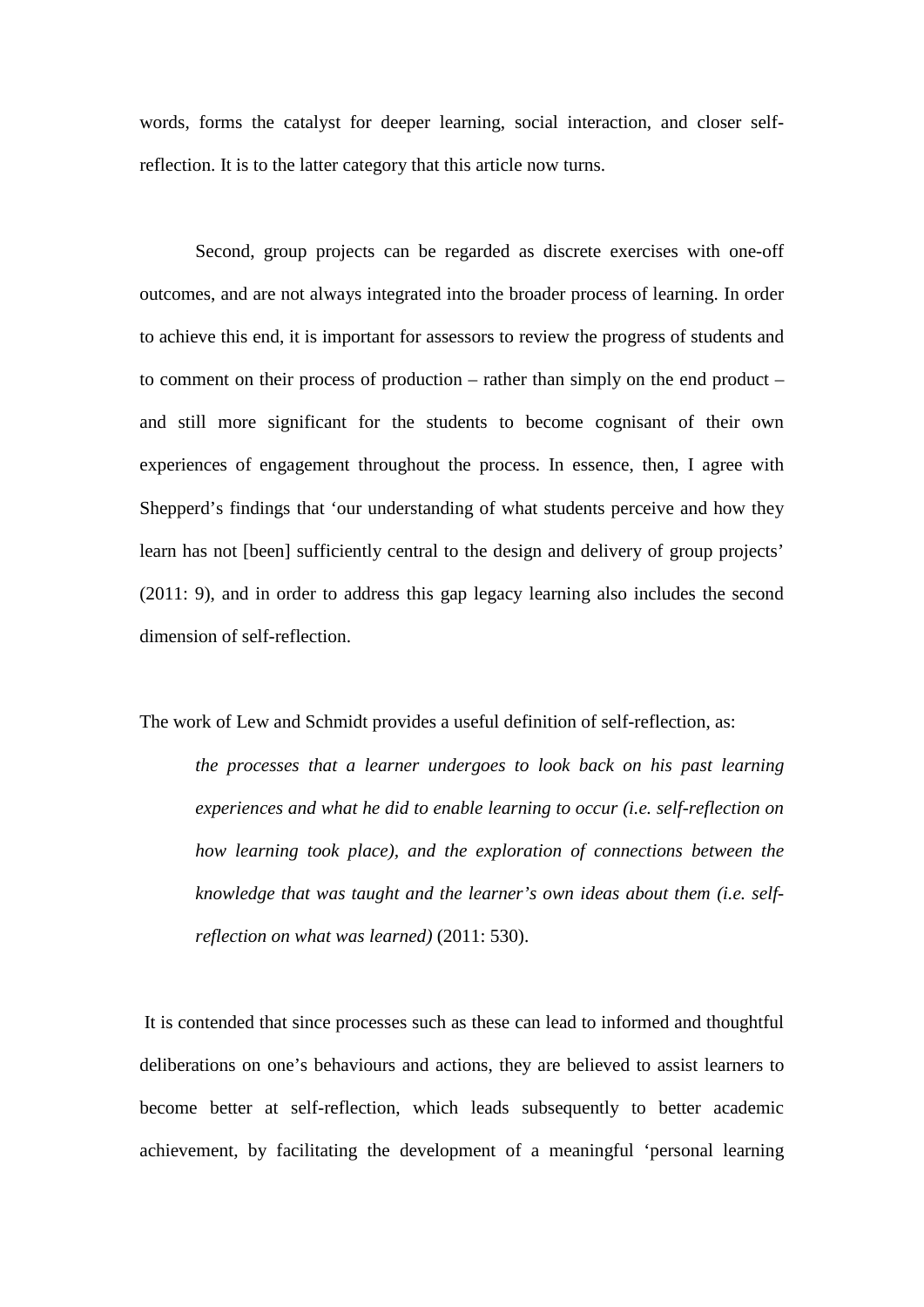environment' (Dabbagh and Kitsantas, 2012: 3). Moreover, and as will be illustrated in the case below – this process can lead participating students to believe that they are embarking upon something 'special'. It is, then, largely through the process of selfreflection that students are able to appreciate that they have indeed created a legacy. Self-reflection can, as Dabbagh and Kitsantas find, lead to a 'self-oriented system of feedback,' as participants in a group project work through what they identify as the three stages of goal setting, collaboration and synthesising information (2012: 8). If implemented as part of the earlier years of study (and not, therefore, simply as part of a final year project as I have done), this meaningful engagement with self-reflection can be carried across subjects of study and into the broader creation of life skills during a student's time at university. The following section takes the example of one pilot module at the University of Birmingham in 2015, for which collaboration and self-reflection formed the basis of the exercise and the assessment.

#### **METHODOLOGY**

This project saw the implementation of documentary work within an undergraduate learning environment. Between January and April 2015, a final year cohort of 38 students engaged in a new form of assessment on the module *Advanced Modern Asia* at the University of Birmingham. All students had taken the corresponding second year module, *International Politics of East Asia*, to gain a good general knowledge of the region, or else had gained knowledge of the region from other experiences. During this pilot year, the first semester continued to be taught through a well-trodden path of weekly interactive seminars focused on key themes and the production of a 2,000 word essay by December 2014, worth 30 per cent of the module's total marks. Semester 2, however, saw a removal of an essay and exam, in favour of one reflection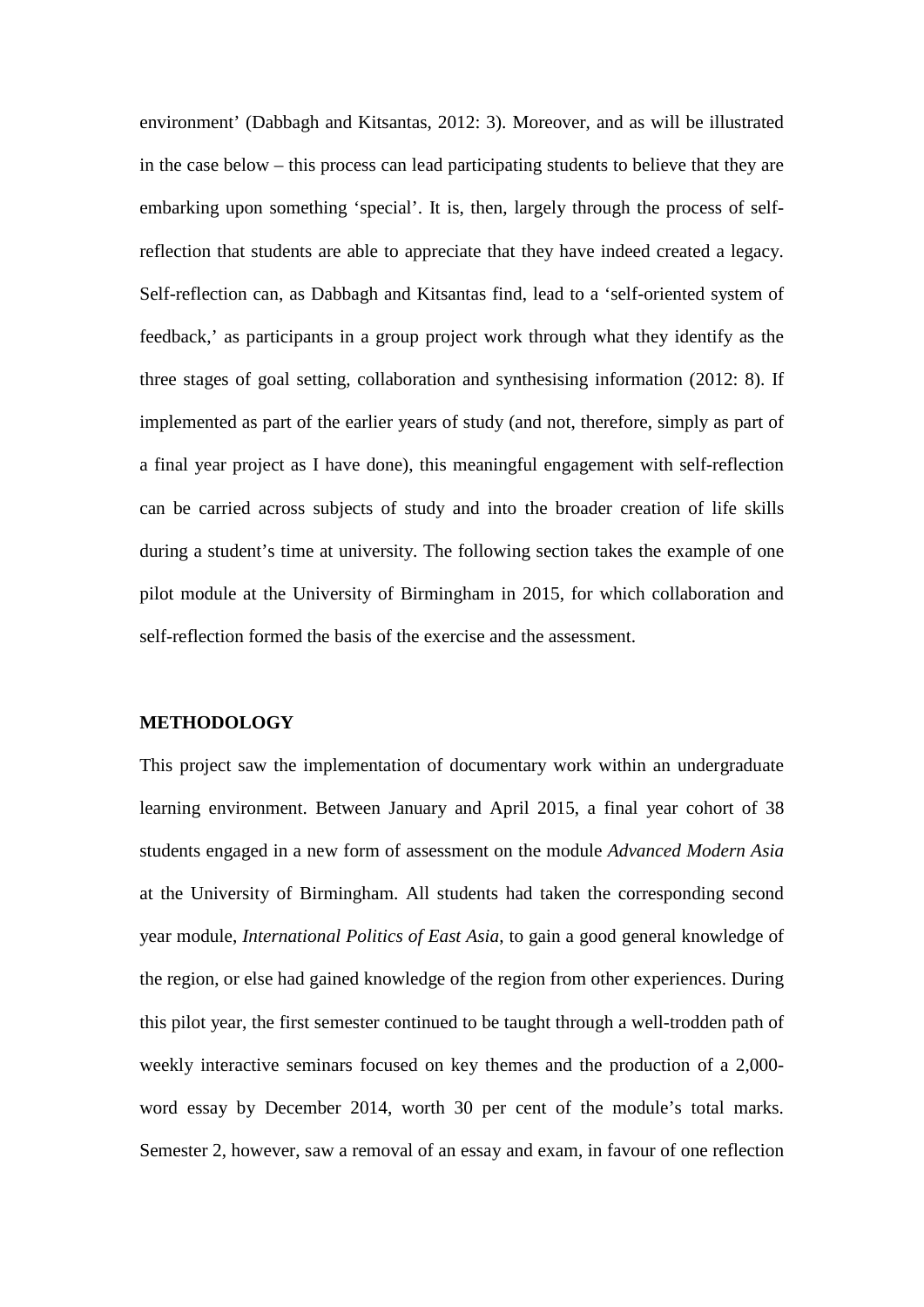paper (1,000 words, worth 20 per cent of the module total) and one six-minute group documentary, worth 50 per cent. With a central focus on the Mekong River, each week retained a lecture on the region and five seminars engaged with substantive content. The remaining seminars were focused on the development of the group documentary. These seminars provided students with technical assistance about using software, obtaining licences and permissions for the use of data and images, how to write storyboards and conduct interviews, and how to ensure that the final product integrated an academic thesis and set of propositions.

Students were divided into six groups and each group was given a theme related to the Mekong: China, the environment, social and environmental justice, trade, energy and hydropower and crime. I intentionally broke up friendship groups and engineered a balance of quieter and more confident students for each group, which had up to seven people. It was up to each group to create a specific question and set of hypotheses; to decide on their *modus operandi* for meeting and (if desired) to divide up the work. I met them on a number of occasions to review their progress, but did not influence their decisions about content, planning or delivery. It was up to each group to decide what 'collaboration' meant for them. As will be shown below, some groups chose to share out all the work equally; other groups divided into different roles; and in others particular individuals took a lead at different moments. The documentary would be awarded one mark, which all participants would receive, thereby raising the possibility that some groups might carry free-riders. It should be emphasised that the large majority of students began the semester with no technical knowledge of how to produce a documentary. With the invaluable help of an elearning specialist in the College, we delivered two one-hour sessions on explaining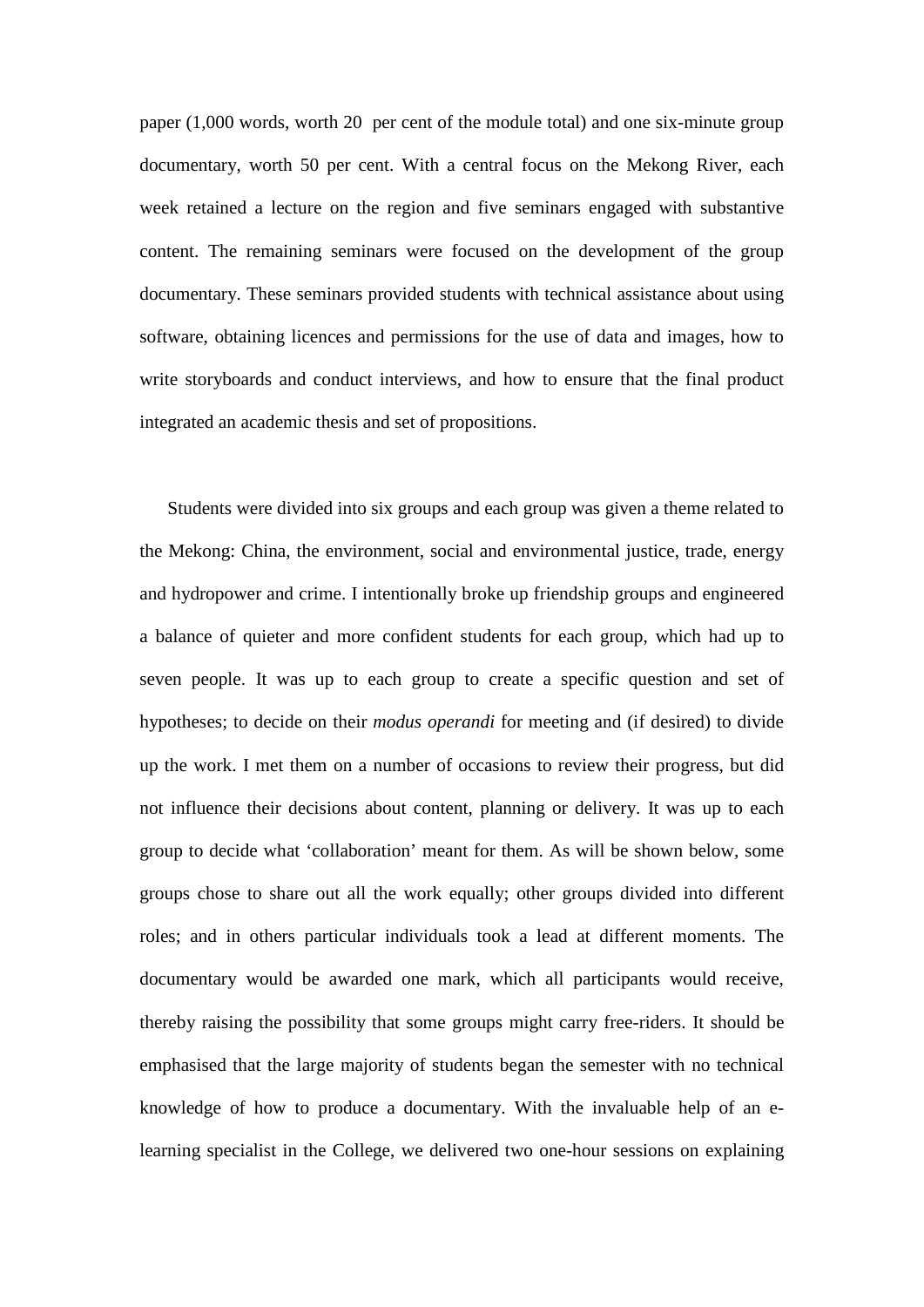the concept of the documentary, at the end of Semester One. Two more specific sessions were delivered at the start of Semester Two, with particular emphasis on assuaging concerns about the levels of technical proficiency required to complete the project. As we stressed that the technical proficiency was worth only ten per cent of the documentary mark, we provided them with a simple formula and package by which to deliver their documentary. The students had ongoing technical support throughout the project. It is worth remarking that none of the groups selected to use only our 'simple' formula, and that all of them became rather ambitious to produce the highest quality technical output. Marking criteria for the documentary were set out explicitly and were based around the following categories:

- 1. Clarity of aims and objectives (30 per cent);
- 2. Communication (30 per cent);
- 3. Presentation of the take home message(s) (20 per cent);
- 4. How engaging and/or entertaining is the project? (10 per cent);
- 5. Technical quality (10 per cent).

Given that this was the first cohort, all of the students were very attached to these criteria and ensured that they followed them closely, seeking clarification where they were unsure, so that they delivered what they understood I wanted.

Individually, all students had to produce a weekly log of their experience of working in a group, which would constitute ten per cent of their mark for their reflection paper. The 1,000-word reflection paper itself was to be based on a theoretically informed exposition of their role and the evaluation of their experiences, as part of this group work. Clear instructions were given – on the module web pages and during specific seminars – regarding what was expected from each of them in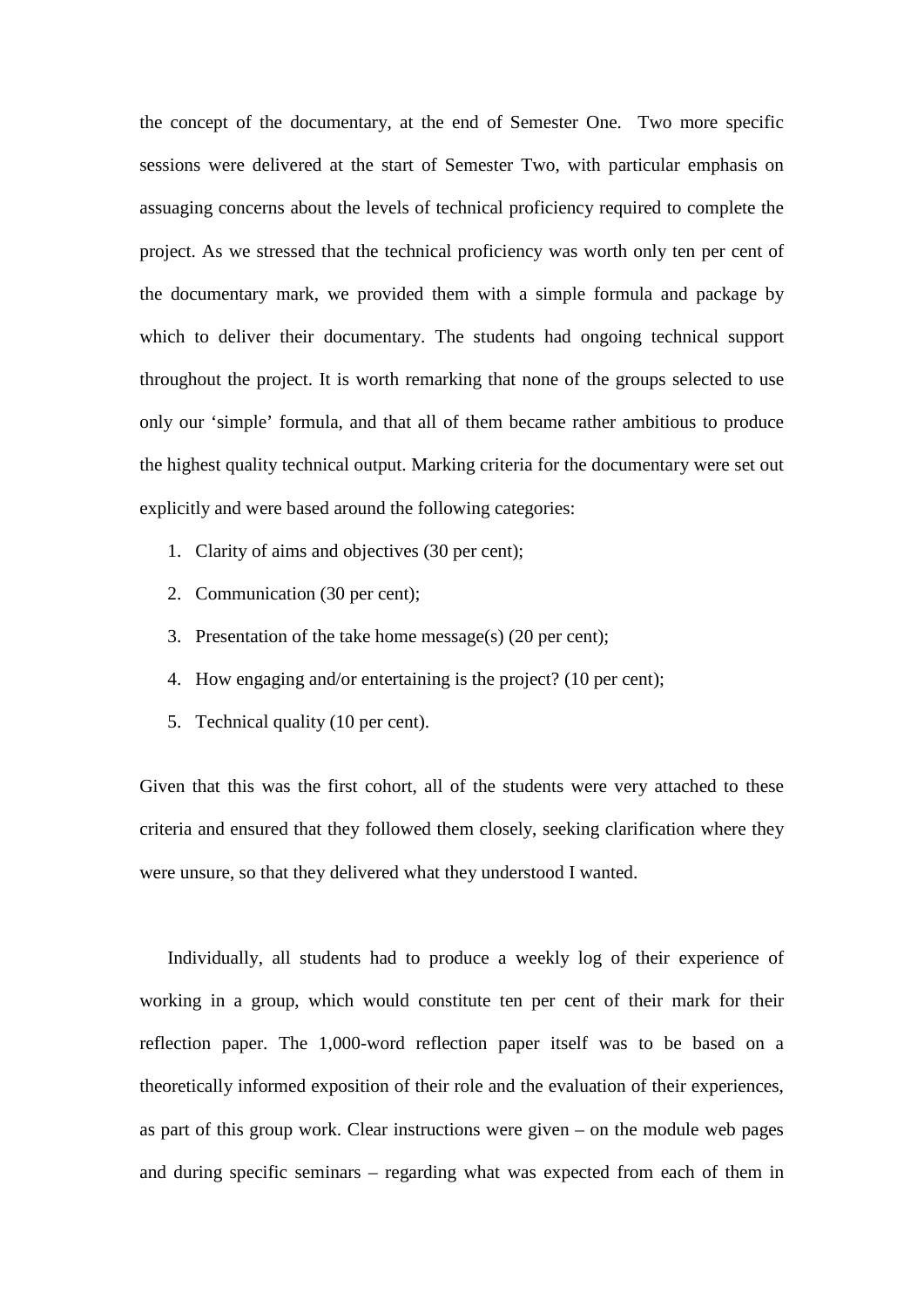terms of producing the reflection paper. They were to identify and utilise theories of reflection within which to situate their analysis, and then to examine different learning styles, to explain their own approach to group-based project work. Specifically, the students were asked to focus on the following three questions:

- 1. Are your observations consistent with the theory, models or published academic evidence?
- 2. What was your role in the group and what kinds of challenges did you face?
- 3. How did you overcome any challenges and/or how would you evaluate your participation in the group?

These three questions formed the basis of the detailed marking grid given to the students and used in my assessment of them.

The main part of the production of the documentary took place between weeks three and eleven of the second semester (January-March 2015). Students then had the Easter vacation to complete their documentaries. During the first week back after Easter, we held a public showing of the documentaries, where all students saw each other's work for the first time and to which a number of external viewers came along. These were colleagues from my department and one colleague from another university. The whole process of delivery, evaluation and feedback was overseen by an independent assessor who distributed questionnaires to all participants and undertook two focus groups and class observations.

### **FINDINGS**

From my point of view as assessor, the six documentaries produced were of outstanding quality and each group received a first-class grade. Overall, students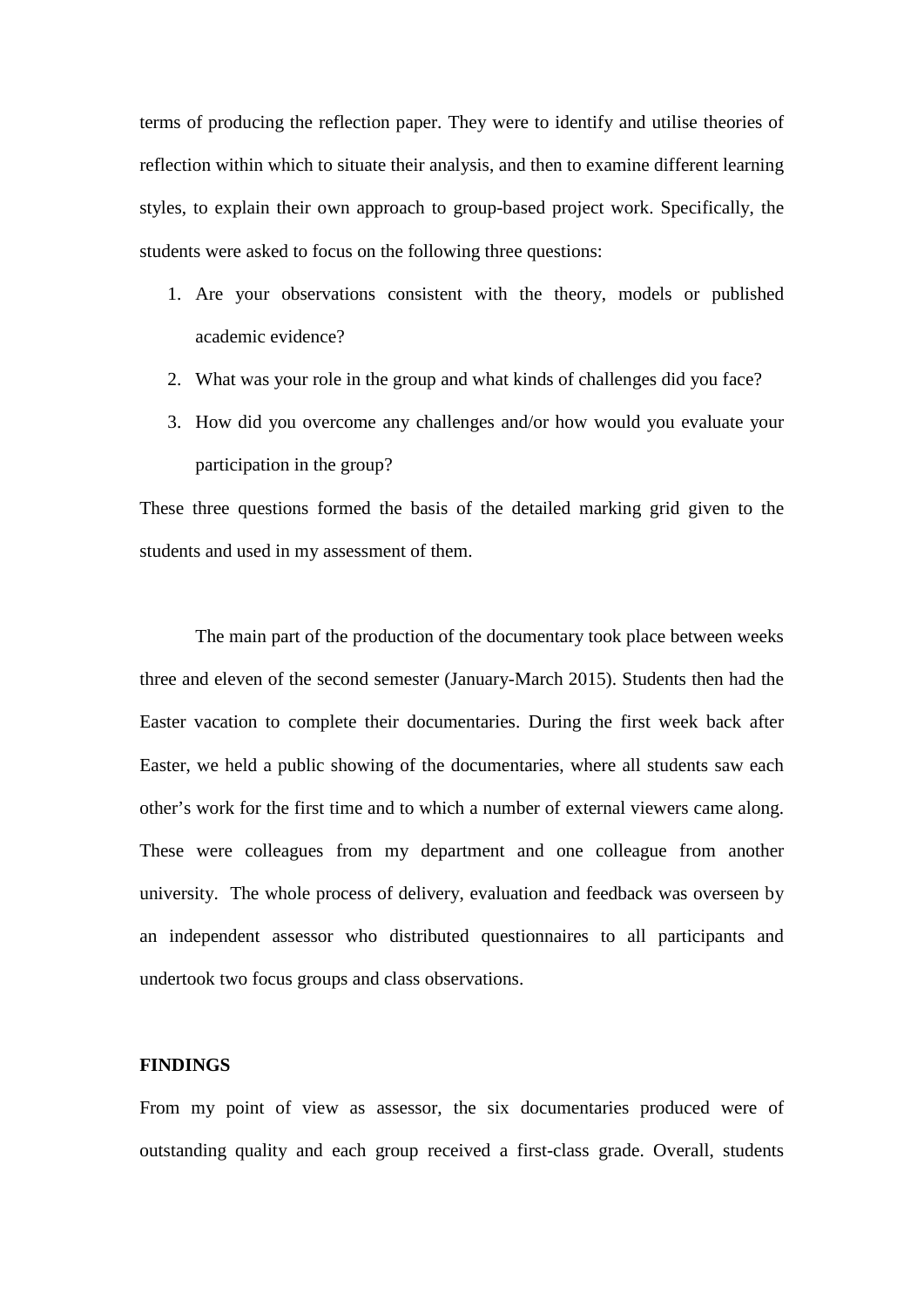demonstrated an ability to construct a coherent question and set of hypotheses, and to exemplify them through stills, video-clips, talking heads, interviews, interactive maps and statistics, text and music. One colleague at the public viewing observed that it was easy to forget that these were student presentations, as they could have been made by professionals. The academic content was strong in all of the documentaries, narration and technical editing was overall of a very high quality, and the message that each group portrayed was clear. Given that the students had no prior experience, it was nonetheless the evident that they demonstrated an excellent understanding of the medium and of the brief, delivering strong academic content and highly creative artefacts. The final documentary work was singled out for commendation by the external examiner for the quality of the work and the depth of self-reflection undertaken by the students. The project elicited a number of interesting findings about collaboration and self-reflection from the perspective of the students themselves. During the autumn of 2015, following their graduation from university, I sent the former members of the group a questionnaire to review their participation in this project, to which ten students responded (see Appendix 1). The following findings, drawn from the results of the questionnaires and my own observations of student participation during the module, illustrate the students' approaches to collaboration, their views of self-reflection and what they learned in the process of creating and delivering a piece of assessed documentary work.

First, the six groups embraced the idea of collaboration in a number of ways. They were given suggestions for the types of roles typical project groups might include (such as 'chairperson' and 'scribe'), but they were not required to take a particular approach to the organisation of the group. In general, each group began by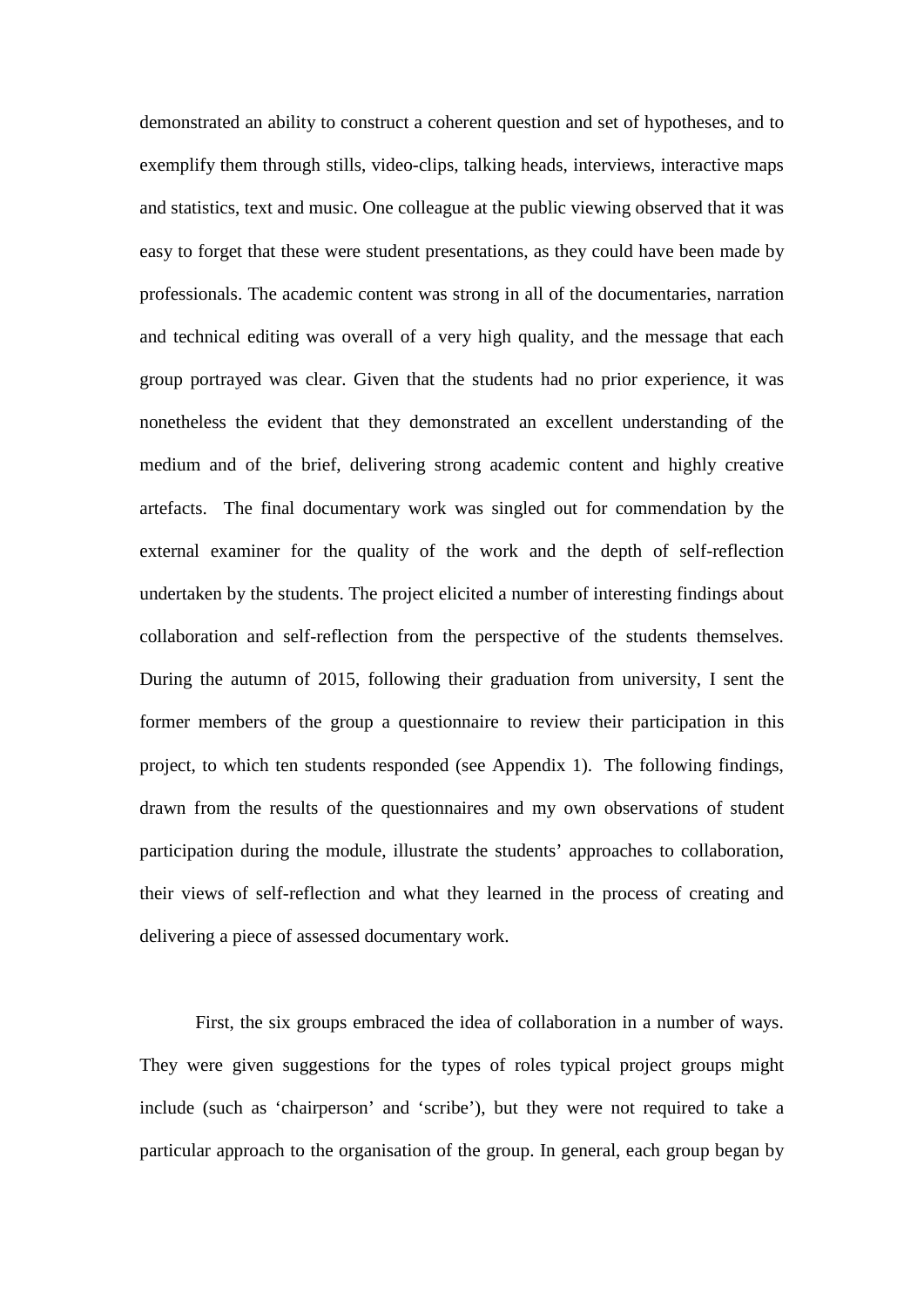reviewing the secondary literature, having group meetings to finalise the specific question(s) they wished to address, and then either allocated roles for each individual or shared out the labour so that each participant engaged in every phase of the development of the documentary. Different groups applied different approaches: some divided tasks up immediately; others had a freer approach where tasks were not formally assigned, which one student labelled a 'laid back approach' (Student F). According to Student F, this gave all group members the opportunity to 'try something new' during the first few weeks of the project. This idea of mutual skills acquisition is borne out by Student A, for whom collaboration enabled them to 'learn from the ideas of other group members'.. In contrast, one group cast its members into very specific roles, amongst which were narrator, technical editor and producer. For a number of students the process of collaboration was underpinned by the need for effective communication (Student B). For many students the difficulty of timetabling face-to-face meetings was a serious problem, and lapses in attendance were recorded both by those who felt in their weekly logs that they were doing an unfair share of the work, and those who felt that they were being criticised for non-attendance when they were ill or unavoidably absent. Indeed, for Student F, the practical difficulties of working with an international cohort were highlighted by members returning to their home countries during the holiday period, which 'skewed the work effort towards a select few'. In a group where everyone was deemed to be 'diligent and vocal' this mismatch in work allocation was not found to be a problem (Student E). Nevertheless, for most of the students throughout the module and in their questionnaires, face-toface communication was crucial. The issue of potential free-riding was always a possibility and most groups felt that smaller group sizes would expose any nonperforming individuals more clearly. Interestingly, in their reflection papers, some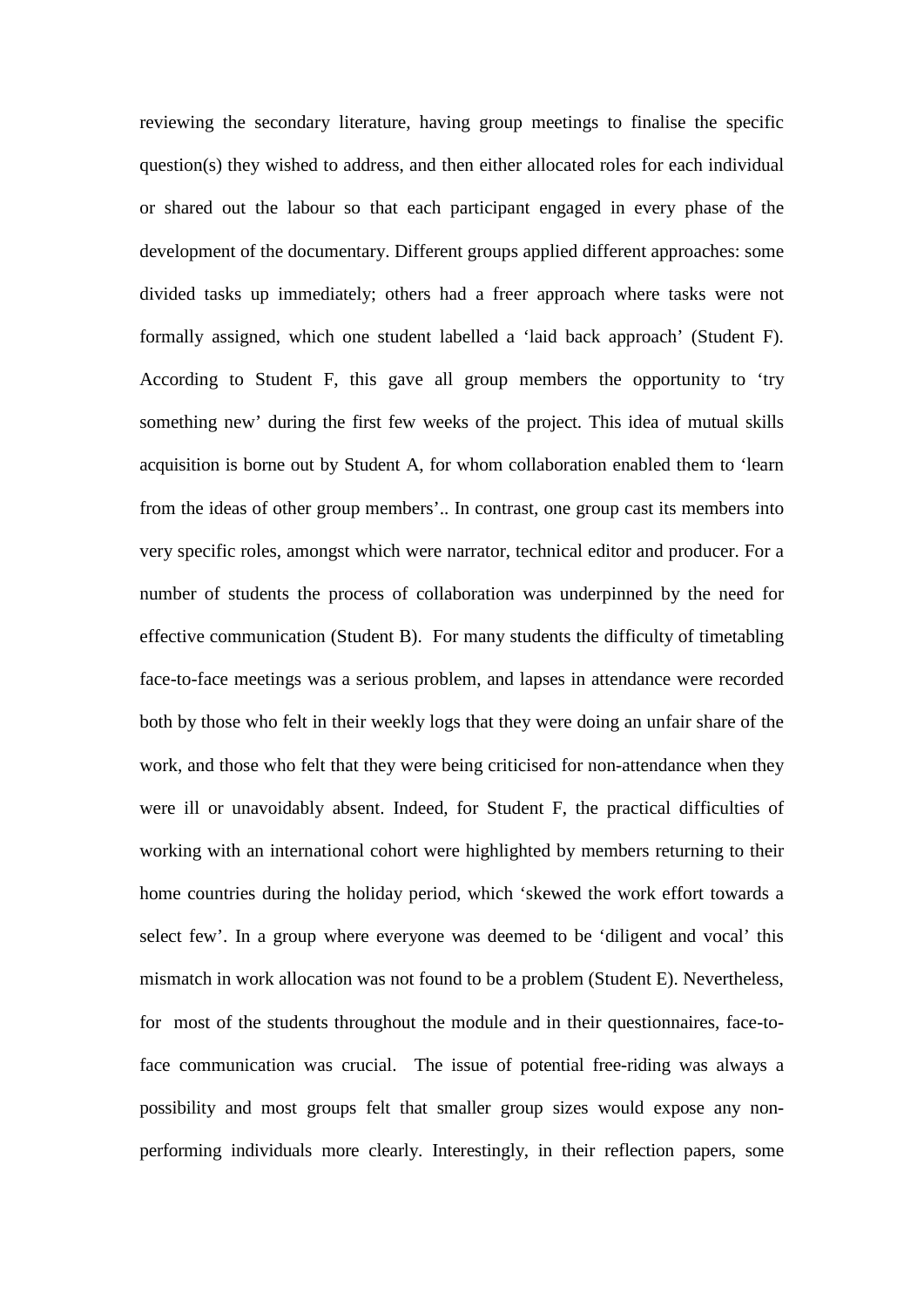students who had shown frustration at the lack of commitment by certain others when writing their weekly logs (which turned out for some to be a good place to express their personal views) came to the conclusion that: a) people work in different ways and that the same approach to the project could not be expected by everyone; and b) that a work situation would be likely to involve free riders at times and thus they were engaging in a real-life experience. This was a point that student D reflected upon:

*I have managed to somehow avoid group work throughout my whole degree but in future, knowing what I know now, I will be better equipped to have an enjoyable experience moving forward.*

Second, these general comments about communication and collaboration were included in the students' self-reflection papers, which, in my view, were the most valuable part of the entire exercise. Most of the students, as requested, employed a theoretical understanding of self-reflection and learning styles, citing, for example: Habermas' (1972) theory of knowledge-constitutive interests; Gibbs' (1988) model of description, feeling, evaluation, conclusion and action; and the Kolb (1984) learning cycle, which divides the process of learning into four distinct areas of concrete experience, reflective observation, abstract conceptualisation and active experiment. Reflection about reflection itself drew out several profound observations about how they regard knowledge. In the questionnaire, Student F reflects on the importance of self-reflection, noting that through the act of writing the paper 'I have come to realise an incredible amount about myself'.

A number of students, such as Student C, felt that this form of learning enabled them to 'focus on the bigger picture when learning, before delving deeper into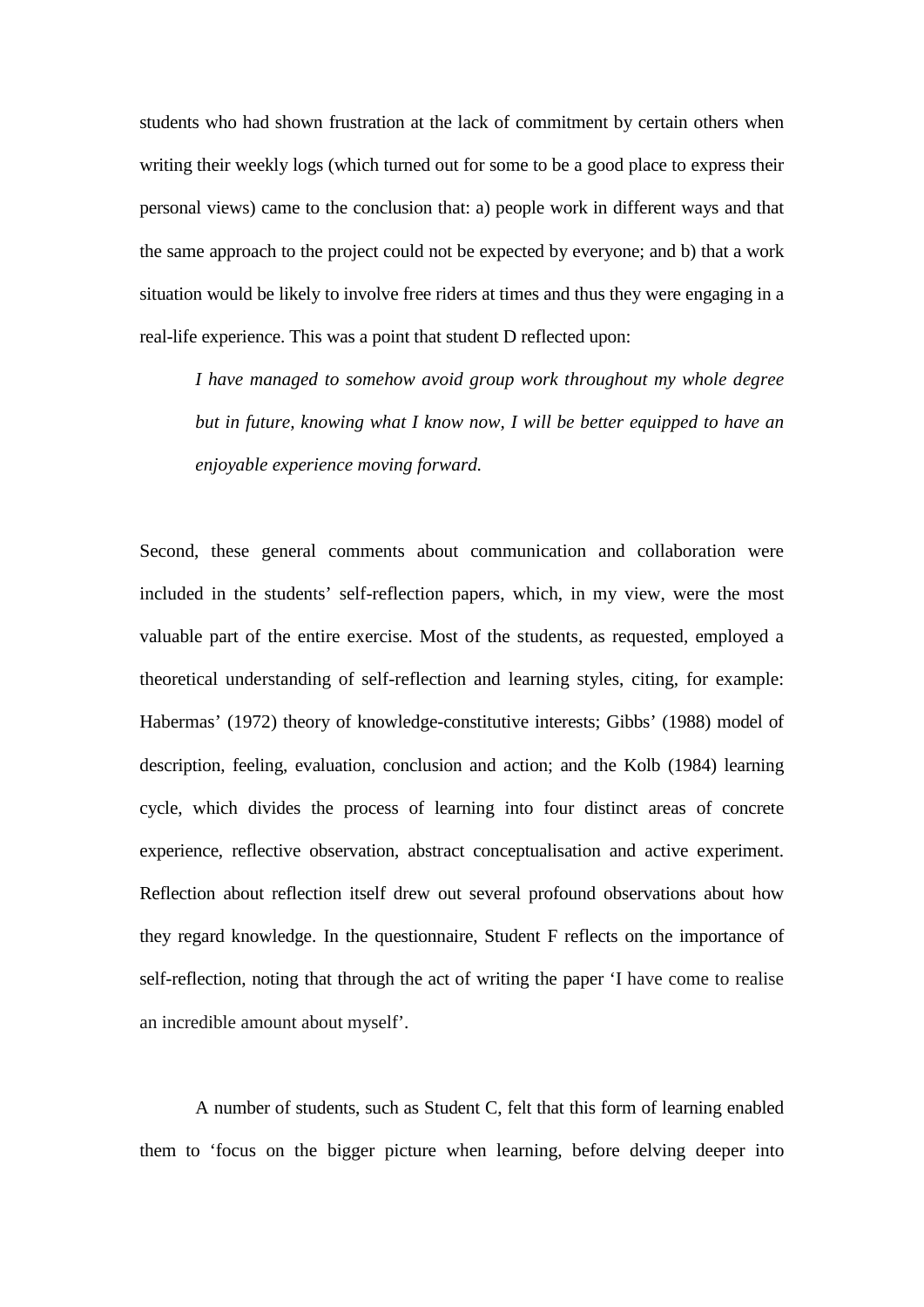intricate details that enrich my understanding of something' others found the process of self-reflection to be rather profound: 'I realised that my overall performance may have been hindered by my desire to 'feel' I was experiencing something' (Student D). In terms of learning styles, a number of students used the opportunity to reflect deeply on their experience. Thus, Student D observed that the written word (VARK) style of learning strengthens the experience of working, whereas Student E. is a visual learner and was therefore drawn towards different areas of the project work.

Several students were highly self-critical, and also reflected on their time at university, beyond this module: 'Group work requires different skills than individual work yet they are skills one needs in life, especially in the work place' (Student E). Student C echoed this sentiment: 'Having different approaches to one topic from various group members is something that is not possible when writing an essay alone or in seminars where the groups are larger and more intimidating and where there is teaching staff present'.

This linkage of the documentary work and their next steps as they are about to enter the workplace was a common thread through a number of reflection papers. For example, Student F noted that this project enabled them to gain important transferable skills; whilst Student E noted that this project would enhance their CVs and enable him/her to become a 'credible candidate for future job opportunities'. Finally, Student B noted that 'Ultimately, the experience was a learning curve and enabled me to challenge my conventional approach to learning'.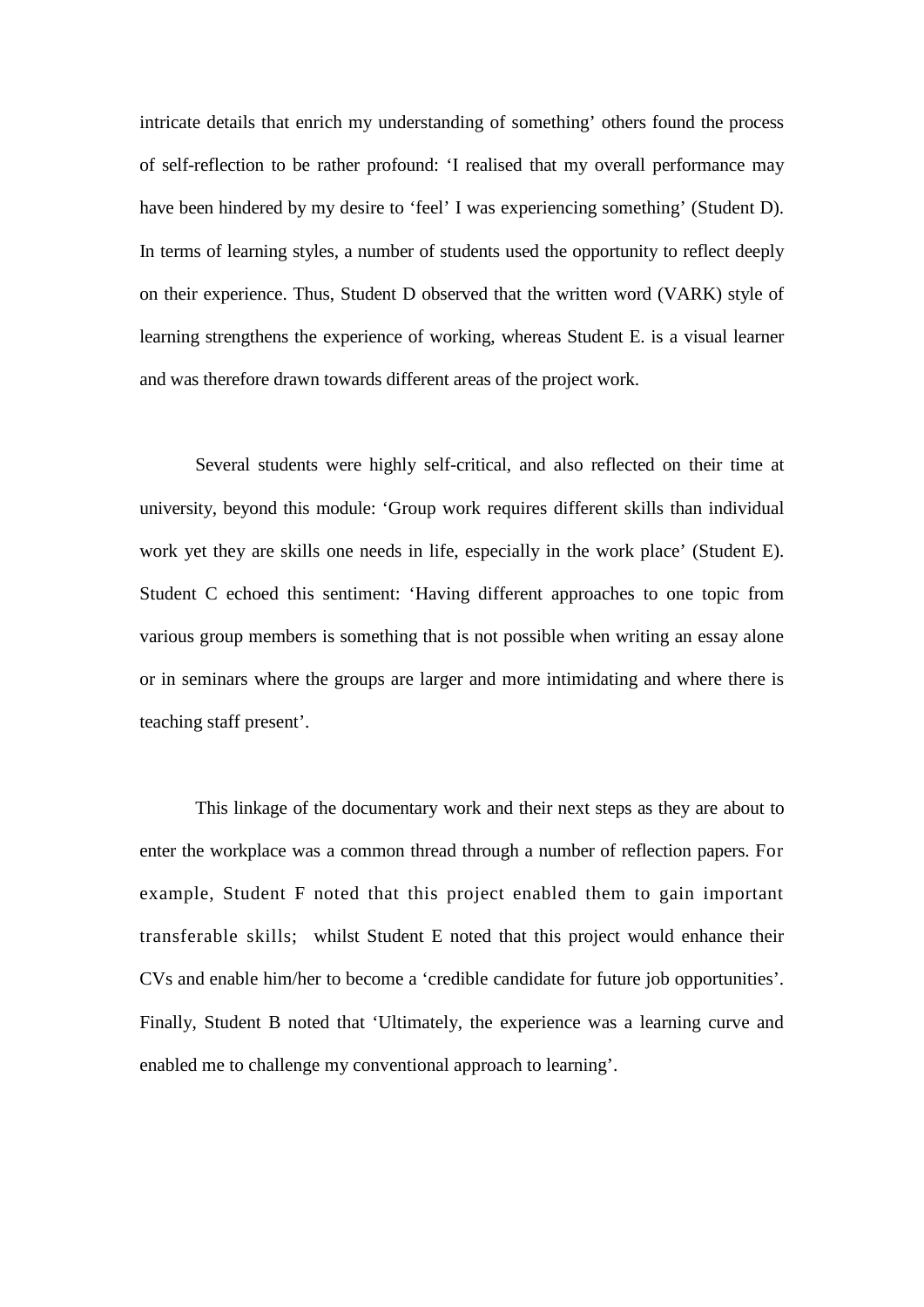This idea of employability became an important thread through the production of the documentary. To begin with, the final *objet* was to be placed in the public domain and presented at a public event. This gave students a different initial goal and aim. As a group, we also talked about the ways in which this *objet* could be attached to an online CV, for students to explain their individual role, explain the challenges they faced and how they overcame them.

Finally, although the technical side of the project represented only ten per cent of the final mark for the documentary, students found this to be the most intimidating and challenging aspect of the project. other students requested additional training – and reassurance – with regard to the technical aspects of the work, and at times the flow of the process was hindered by their initial inability to overcome their fears in this regard. For some students the phase of putting together the documentary was associated with one individual, as it was impossible for all participants to gather around the computer at once and input editorial decisions. Many of the students remarked that it was difficult to work as a team when they were squashed around one person's laptop. This gap in the collaborative learning process will be discussed below. Overall, it is fair to suggest that most of the students on this module felt that they were challenged and pushed in new ways, and gained a greater knowledge of their individual strengths and weaknesses within a collaborative group environment.

#### **SOME PRELIMINARY REFLECTIONS**

In my view, the introduction of a documentary worked extremely well on the levels of legacy learning and self-reflection, and I believe that legacy learning could occupy a significant place in the delivery, assessment and feedback of higher education across a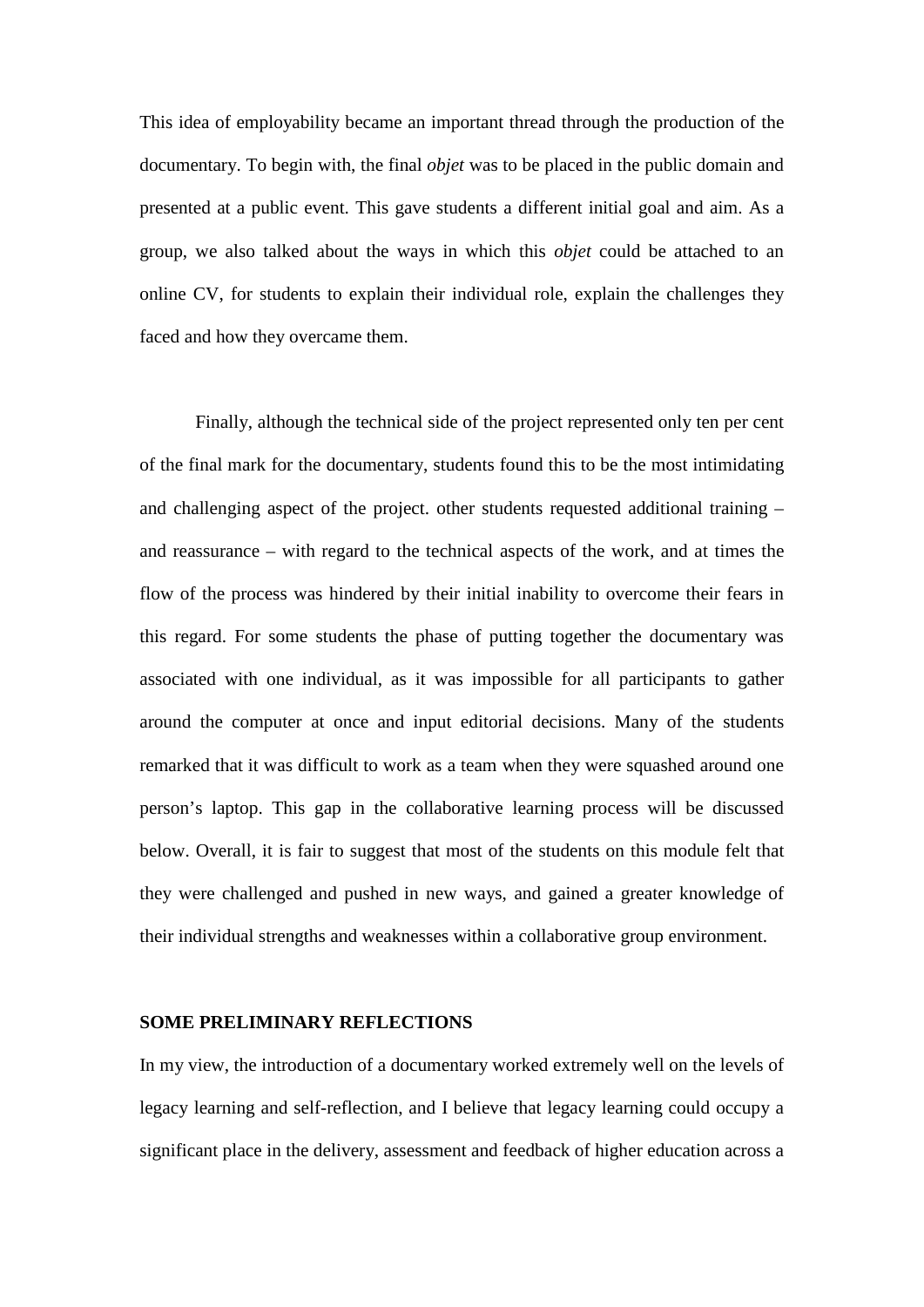range of disciplines. It was clear from their commitment to this project, and their comments in their own reflection papers, that most students felt as though were engaged in a meaningful endeavour. Indeed, a common feeling was that they would leave something for posterity and that they would carry this piece of work into their job-seeking activities. In future iterations of the module it is my aim to make much more of the public performance of the documentaries and to invite more external viewers to come and see what the groups have produced. There was a genuine tension and nervousness when everyone came in to the room for the public showing, when they chose not to sit with their friends but in their groups, and as they waited to see what everyone else had produced and how their own work would be regarded by the others. Given the complexity of marking such an assessment, in future years I would give our 'panel of judges' a clear steer as to the marking criteria to ensure that they are able to comment in depth on each documentary. This verbal feedback occurred organically this year, but it did mean that the last group received far more feedback than the first one, as everyone picked up repeated themes about academic content and technical delivery.

In reflecting upon these points as a whole it is evident that the tentative conclusions that have been presented here require both further investigation in terms of the adaptability of this method of assessment as well as more in-depth analysis with regard to the impact of legacy learning in higher education. Nevertheless, it might be useful to draw a number of preliminary findings from this experience for colleagues across a range of disciplines and year cohorts, to enhance ongoing discussions about how best we can integrate collaborative learning and self-reflection into what we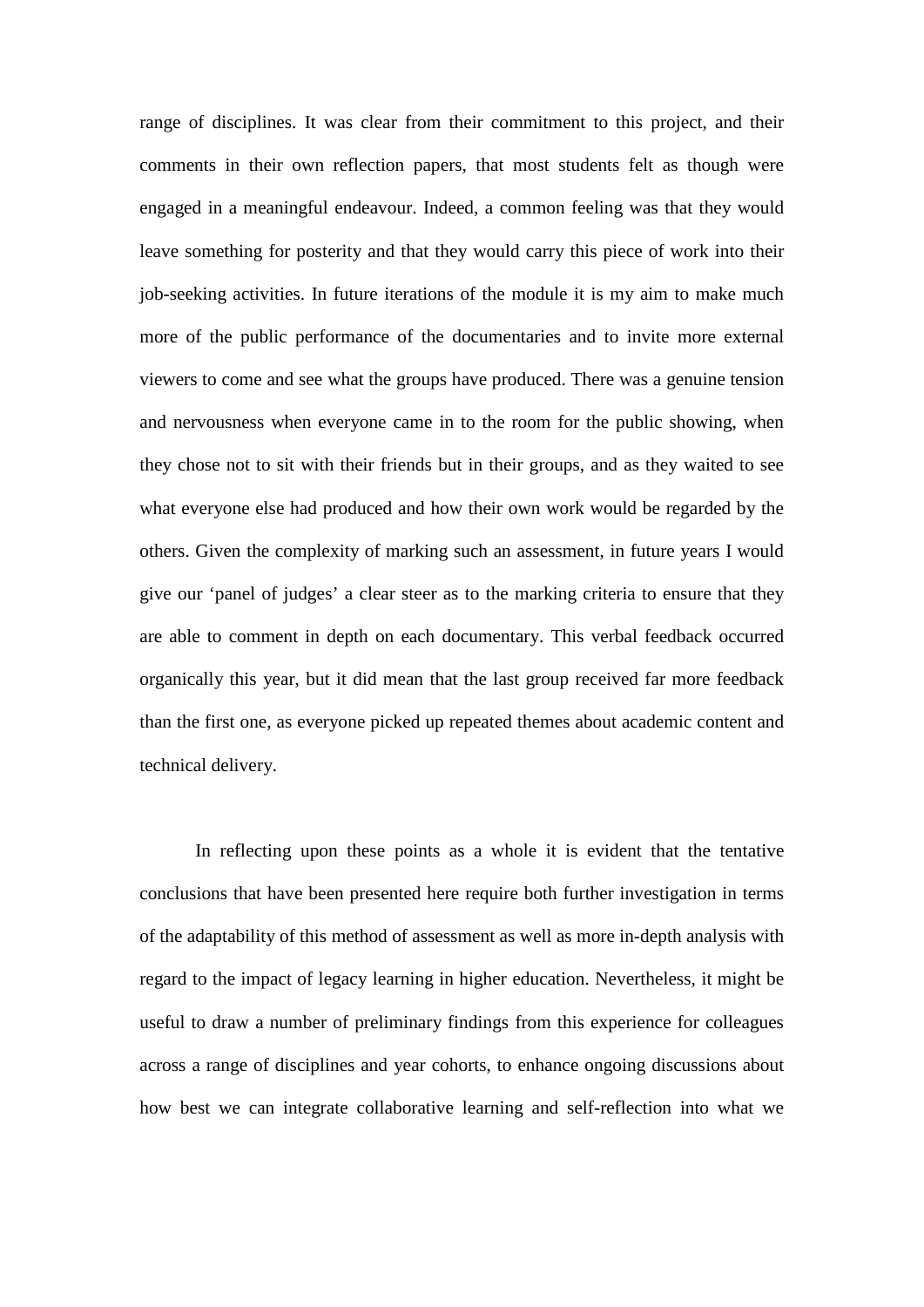teach and how we assess our students, and how we might introduce legacy learning throughout the curriculum.

In the first instance, the research findings highlight that collaboration is interpreted differently within the student cohort and responses to the collaborative task fundamentally depend on one's own learning style. For effective collaboration to occur, individuals need to understand and define the different characteristics of the task and match their own roles to the ways in which they work. Where new challenges require them to work beyond existing capabilities and to learn new skills, they need to feel supported by their group and by the facilitator of the activity. The time-scale for collaboration also needs to be clarified, with the recognition that individual participants may a more or less active role in the group at a particular moment. In addition, during an inherently collaborative experience, it may seem self-evident that students will learn how to collaborate. However, it is clear that students need to be given direction, training and expectations as to what they should be able to achieve prior to the commencement of the project, which may require additional teaching assistance and technical support. Moreover, and as shown above, there was certainly some reflection about how to divide roles within a team, to deal with non-performing participants, to experience the process of coming together to create a joint *objet*, and to deliver a final product as a jointly created enterprise. However, the technical aspects of the project were inadequate on two levels, and in some ways they placed a barrier to the greater collaboration, particularly towards the end of the project cycle. A number of students expressed frustration at the difficulties of achieving practical cooperation, particularly when working around one small laptop. Beyond the remit of this current article, one area for further development is the advancement of teaching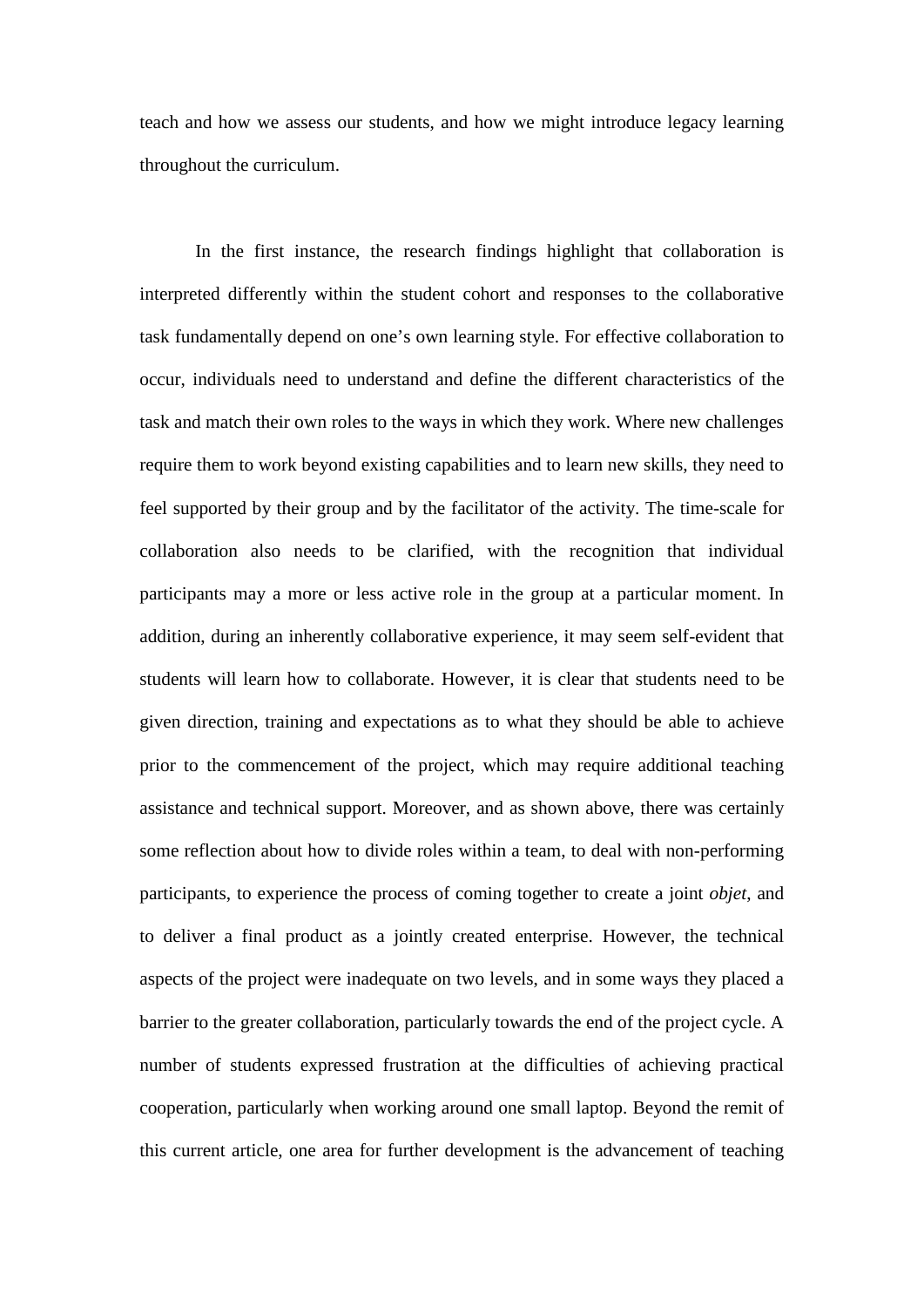technologies, such as touch tables.<sup>[1](#page-26-0)</sup> Touch table technology enables small groups of students to work together around a larger table to access information and to develop new materials to add to the resources in front of them (see Mercier and Higgins, 2014). Thus, touch tables add the capability for the *simultaneous engagement* with the materials and technical apparatus by all users by creating a joint problem space, enhancing learning through visualisation, and engaging with materials in novel ways to elicit deep learning. To this end, for the further development of technology in teaching to be effective it is essential that the role and practical application of collaborative learning be addressed.

The second key point was that the process of self-reflection was the most revealing and successful aspect of creating the documentary. It was moreover notable from the comments that a typical university experience – at least in this institution – does not involve a significant amount of active self-reflection. Students engaged with this process on two levels. First, they identified, read and absorbed literature on reflection *per se*, giving them, in many cases, their first opportunity to consider the value of thinking deeply about the tasks that had been set and how they approached them. This component of self-reflection is fundamentally about providing students with the intellectual apparatus to evaluate academically their individual performance within and across modules. Second, most of the students on the module also identified their own particular learning styles and were able to articulate how they would alter their strategies in a future working environment to work effectively as part of a team. In so doing, they presented a sophisticated analysis of their participation in this project, and an active consciousness about the transferability of skills for their imminent job-hunting was also clearly stated. Self-reflection need not be limited to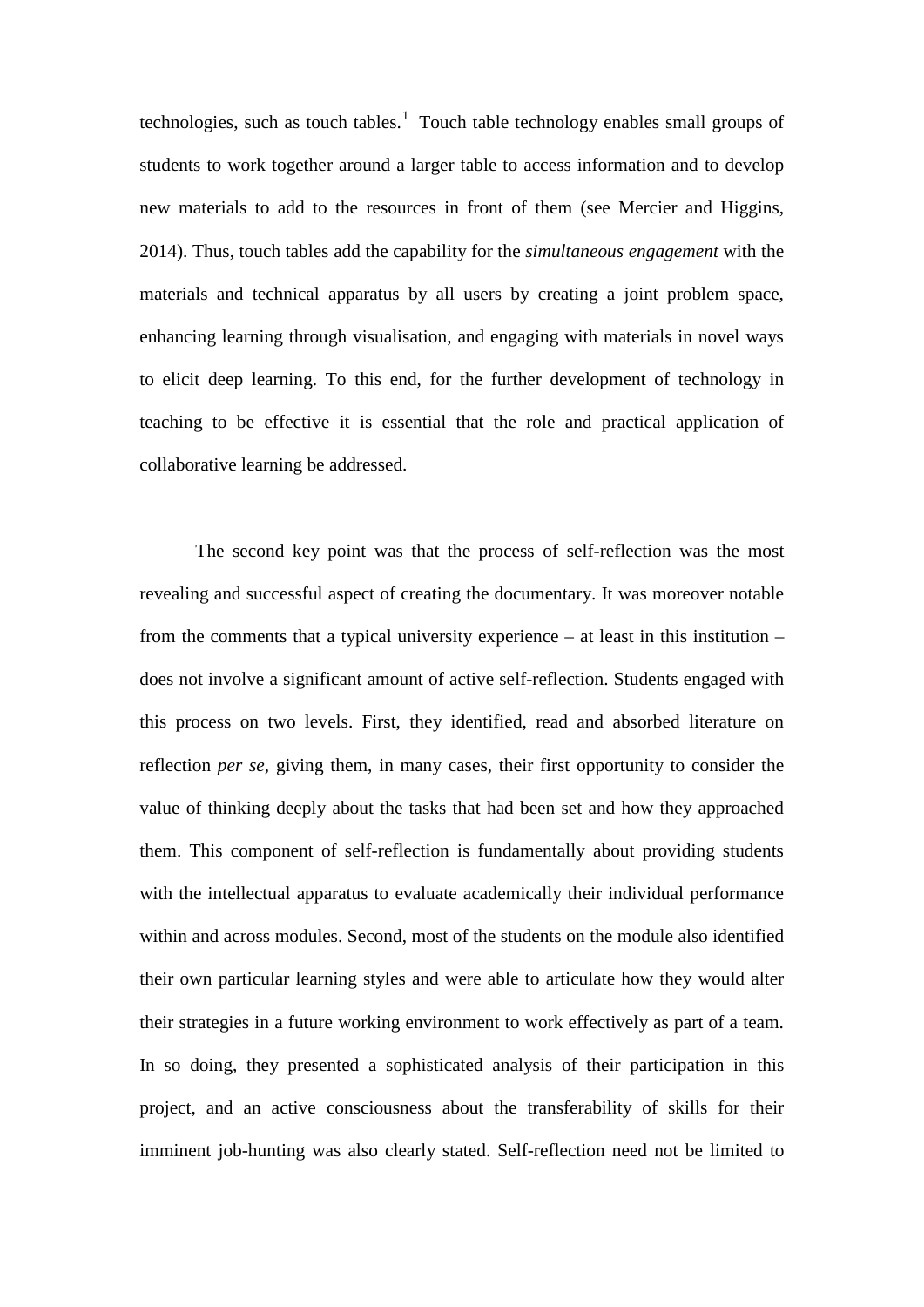discrete activities, and students would benefit – perhaps through their encounters with personal tutors – from gaining a more sophisticated understanding of their pathway through learning and integrating their individual experiences within modules with their appreciation of the whole process of obtaining a degree. The illustrated case above suggests that many students lack this opportunity. The building blocks of collaborative learning, moreover, can only be fully appreciated in the active process of self-reflection, which provides students with the opportunity to look back over the duration of the project and to assess their initial responses in light of subsequent events and behaviour.

In summary, legacy learning offers a valuable transferable tool for expanding collaboration and a meaningful locus for self-reflection. It is evident that these two facets represent two sides of the same coin. Collaborative work holds significant value for personal and professional development only once it has been subjected to an ongoing period of scrutiny, permitting an individual to reflect not only on his or her learning style, but also on whether and how s/he possesses the ability to alter behaviour in response to particular group dynamics. Similarly, self-reflection appears to work effectively where clear goals (such as a group project) are set out, where there is an ongoing and regular opportunity to build upon or challenge previous findings, and where it is possible to offer a personal statement linked to an *objet* of endeavour, which can then provide tangible evidence of the experience of reflection. In an era of technological change, new student expectations and changing expectations regarding the very purpose of higher education, it is apparent that legacy learning could offer a valuable tool for the student experience of the future.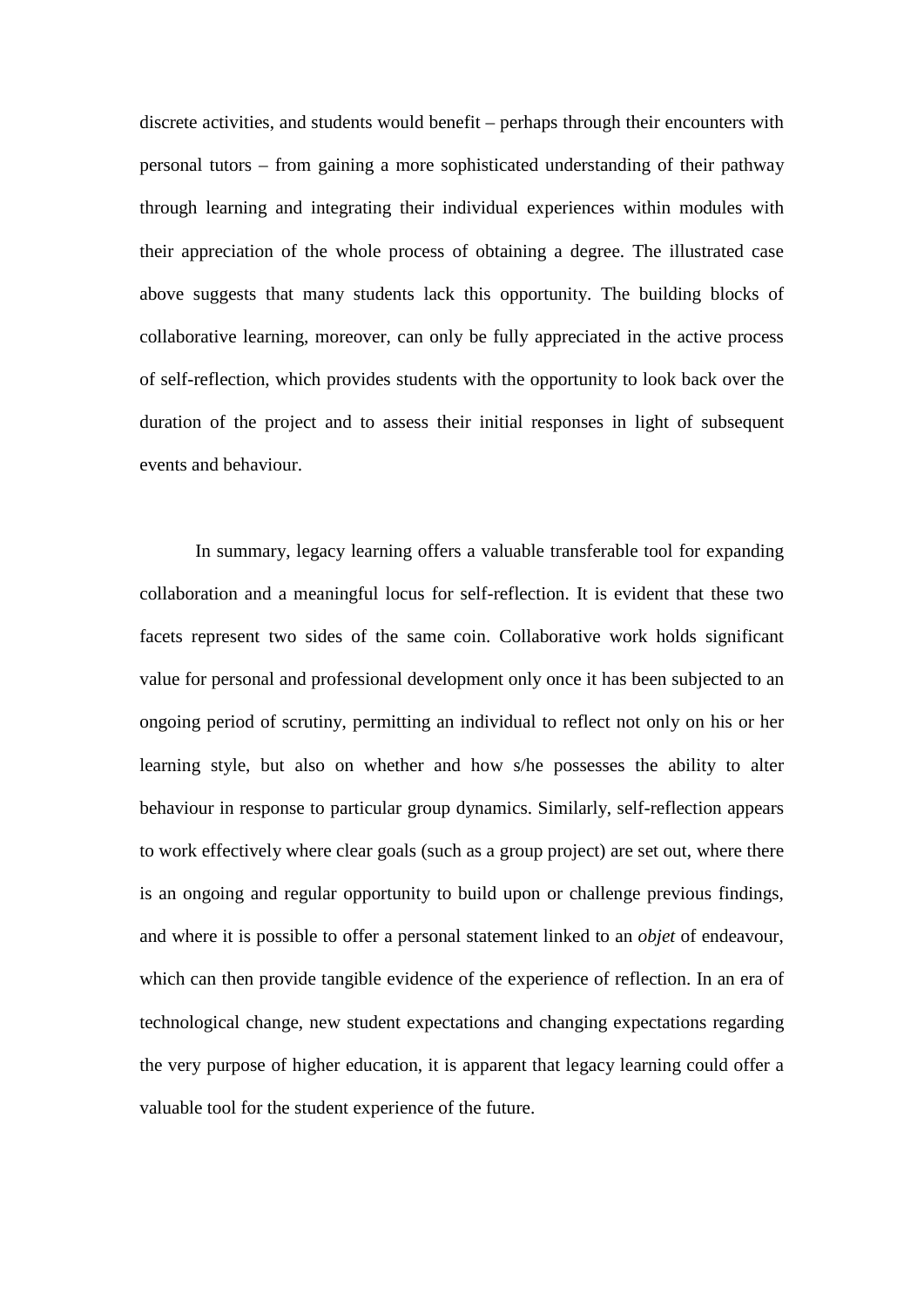## **Appendix 1: Questionnaire**

The questionnaire posed the following:

- 1) Based on your experience in the group project, how would you describe your learning style?
- 2) Did you expect to have this particular approach to learning?
- 3) Did your learning style change as a result of the group work? If yes, please explain in what ways.
- 4) Did you have a particular role in the group?
- 5) If yes, how were roles decided?
- 6) If no, did your group make a conscious decision not to allocate specific roles?
- 7) How would you compare your experience of this form of group work with other forms of learning you experienced throughout your degree.
- 8) Please feel free to add any general comments or cite your self-reflection paper.
- **9)** Do you give permission for me to cite your answers anonymously in a peerreviewed journal article?

**Acknowledgements** I am thoroughly indebted to Danielle Hinton, who played a major role in the overall delivery of this module, as well as providing a significant amount of technical help and advice to the students and to me. I would also like to thank the University of Birmingham's Centre for Learning and Academic Development for funding and ongoing support.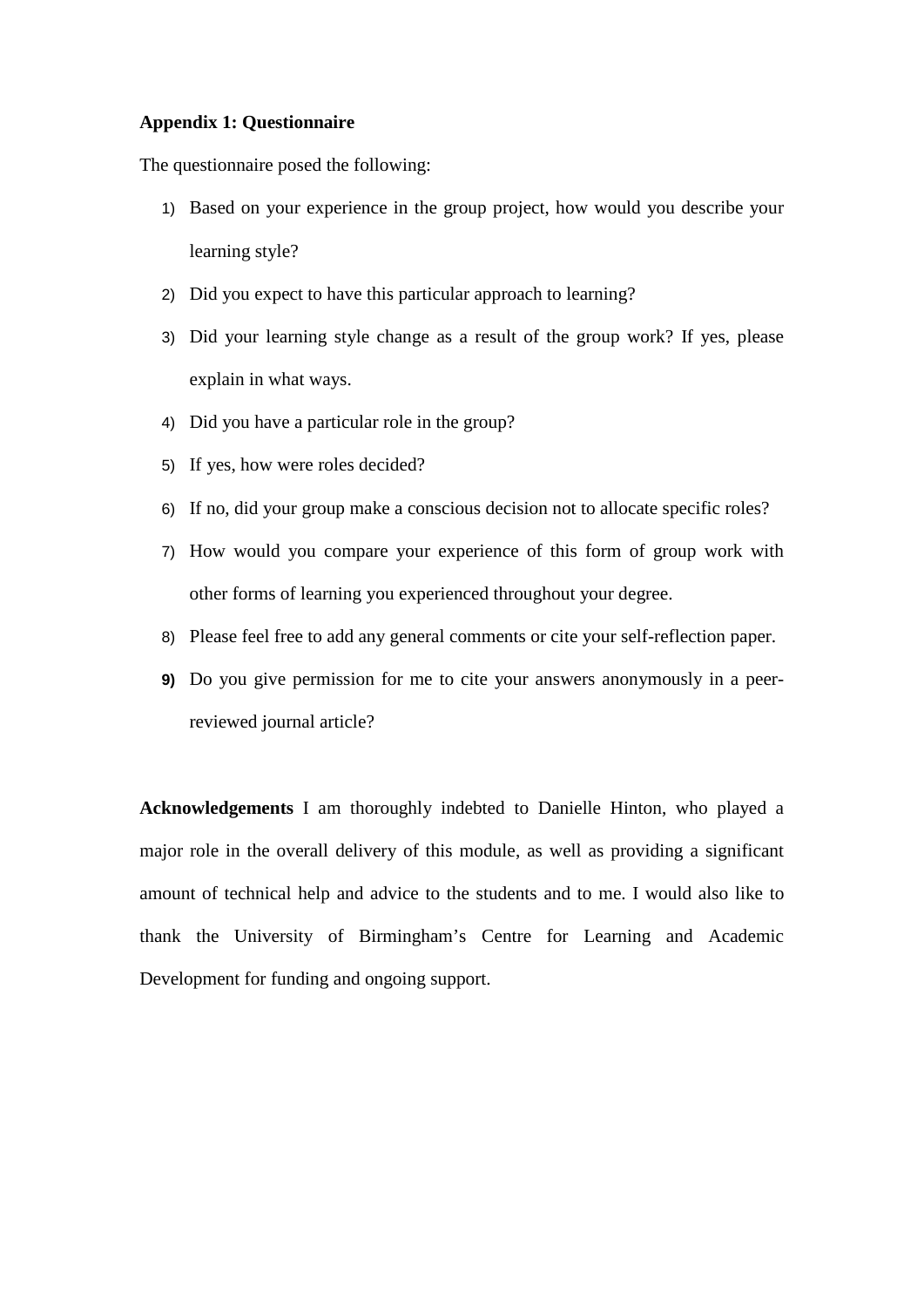#### **References**

Bartsch, V., Ebers, M. and Maurer, I. (2013) 'Learning in Project-Based Organizations: The Role of Project Teams' Social Capital for Overcoming Barriers to Learning', *International Journal of Project Management* 2 (31): 239-51.

Boud, D. (2001) 'Introduction,' in D. Boud, R. Cohen and J. Sampson (eds.) *Peer Learning in Higher Education*, New York: Kogan Page Ltd, pp.1-20.

Coin, F. (2013) 'Turning Contradictions into Subjects: The Cultural Logic of University Assessment', *Knowledge Cultures* 1(4): 142–66.

Dabbagh, N. and Kitsantas, A. (2012) 'Personal Learning Environments, Social Media, and Self-Regulated Learning: A Natural Formula for Connecting Formal and Informal Learning', *The Internet and Higher Education* 15(1): 3-8.

Falk, J.H. (2007) 'Toward an Improved Understanding of Learning from Museums: Filmmaking as Metaphor', in J.H. Falk, S. Foutz and L. Dierking (eds.) *In Principle, In Practice: Museums as Learning Institutions*, Lanham, MD: AltaMira Press, pp.3- 16.

Fisher, R., Cavanagh, J. and Bowles, A. (2011) 'Assisting Transition to University: Using Assessment as a Formative Learning Tool', *Assessment & Evaluation in Higher Education* 36(2): 225-37.

Gibbs, G. (1988) *Learning by Doing*, London: Further Education Unit.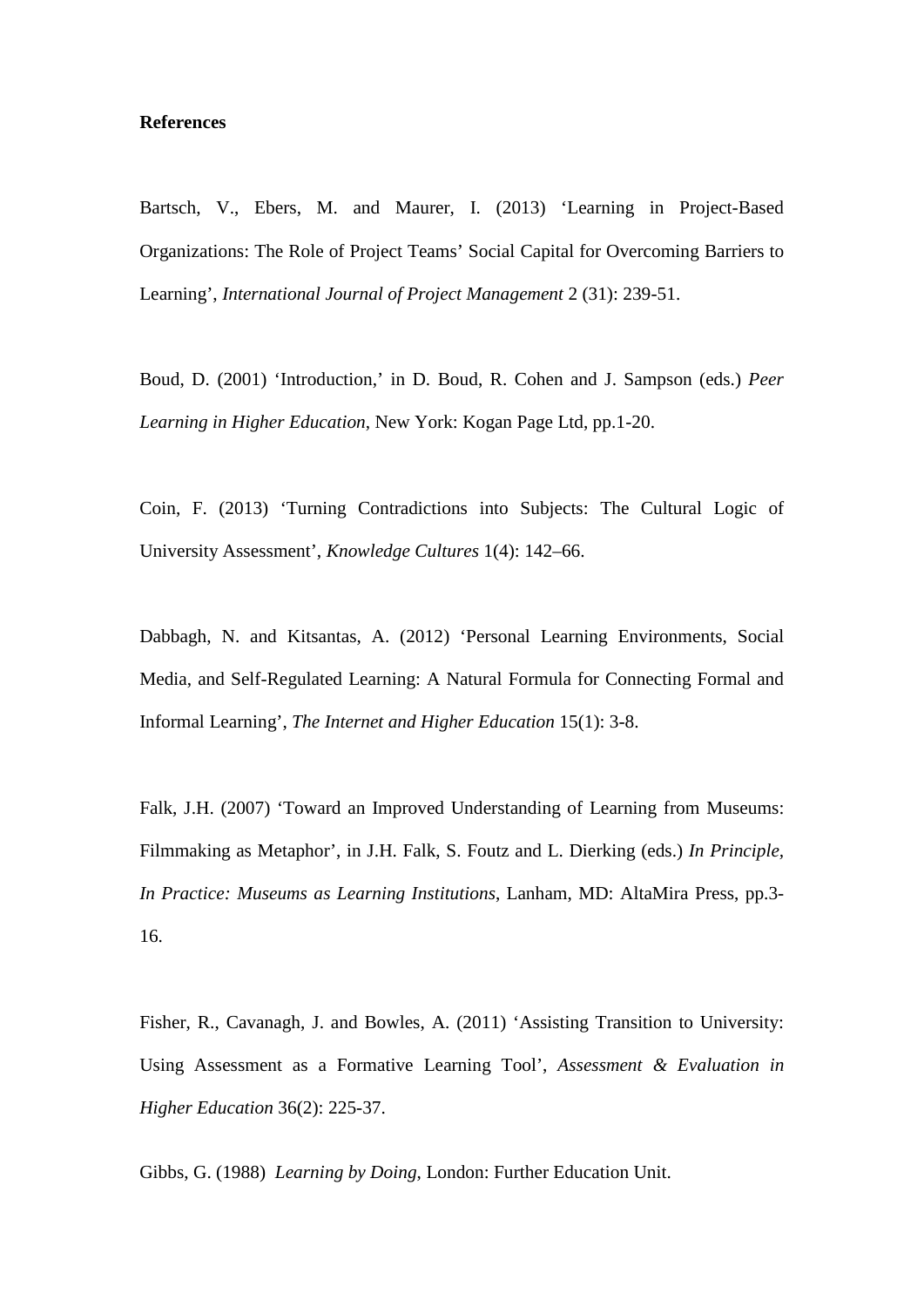Girvan, D. and Savage, T. (2010) 'Identifying an Appropriate Pedagogy for Virtual Worlds: A Communal Constructivism Case Study', *Computers and Education* 1 (55): 342-9.

Habermas, J. (1971) *Towards a Rational Society*, London: Heineman.

Habermas, J. (1972) *Knowledge and Human Interests*, trans. Jeremy Shapiro, Boston: Beacon Press

Hakkarainen K. and Paavola, S. (2007) *'*From Monological and Dialogical to Trialogical Approaches to Learning'*.* Paper presented at the international workshop *Guided Construction of Knowledge in Classrooms*, available at [http://escalate.org.il/construction\\_knowledge/papers/hakkarainen.pdf,](http://escalate.org.il/construction_knowledge/papers/hakkarainen.pdf) accessed 22 September 2015.

Higgins, S.E., Mercier, E., Burd, L. and Joyce-Gibbons, A. (2012) 'Multi-touch tables and collaborative learning', *British Journal of Education Technology* 43(6): 1041-54.

Kolb, D. A. (1984) *Experiential learning: Experience as the source of learning and development* (Vol. 1), Englewood Cliffs, NJ: Prentice-Hall.

Kukulska-Hulme, A. (2012) 'How should the higher education workforce adapt to advancements in technology for teaching and learning?', *Internet and Higher Education* 4(15): 247–54.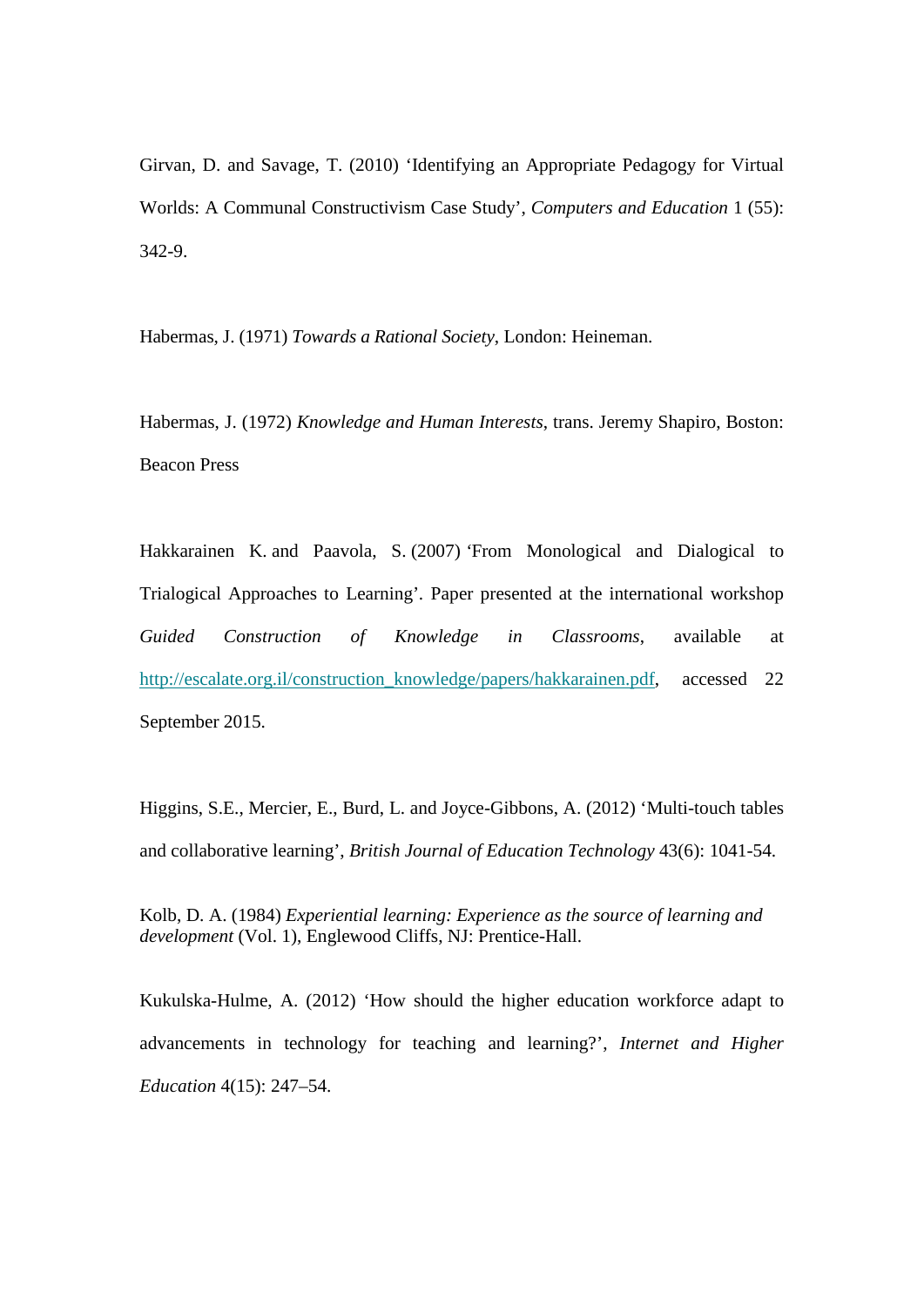Lew, M.D.N. and Schmidt, H.G. (2011) 'Self-Reflection and Academic Performance: Is There a Relationship?', *Advances in Health Sciences Education* 4 16: 529-45.

Mercier, E. and Higgins, S.E. (2014) 'Creating Joint Representations of Collaborative Problem Solving with Multi-Touch Technology', *Journal of Computer Assisted Learning* 30(6): 497-510.

Paavola, S. and Hakkarainen, K. (2005) 'The Knowledge Creation Metaphor – An Emergent Epistemological Approach to Learning', Science and [Education](http://link.springer.com/journal/11191) 14(6): 535-57.

Pegg, A., Waldock, J., Hendy-Isaac, S. and Lawton, R. (2012) *Pedagogy For Employability*, York: Higher Education Academy.

Robson, S., Leat, D., Wall, K. and Lofthouse, R. (2013) 'Feedback or Feed Forward? Supporting Master's Students through Effective Assessment to Enhance Future Learning,' in J. Ryan (ed.) *Cross Cultural Teaching and Learning for Home and International Students*, London: Routledge, pp. 53-68.

Shepperd, M. (2011) *Group Project Work from the Outset: An In-depth Teaching Experience Report*, available at http://vscheiner.brunel.ac.uk/bitstream/2438/5005/1/Fulltext.pdf, accessed 2 June 2015.

Slavin, R.E. (1985) 'An Introduction to Collaborative Learning Research,' in R.E.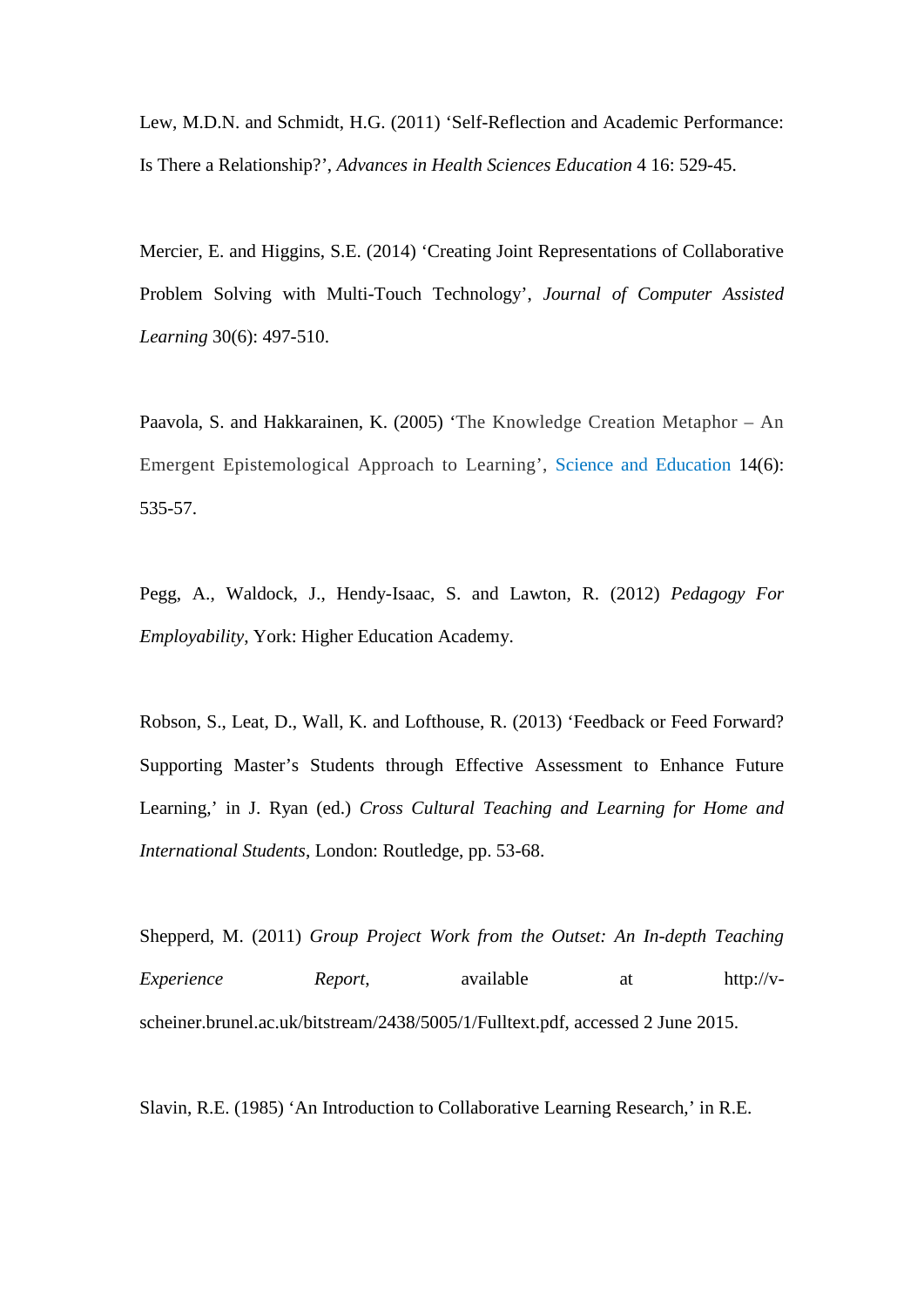Slavin, S. Sharan, S. Kagan, R.H. Lazarowitz, C. Webb and R. Schmuck (eds.) *Learning to Cooperate: Cooperating to Learn*, New York: Springer, pp. 5-16.

Thorley, L. and Gregory, R. (eds.) (1994) *Using Group-Based Learning in Higher Education*, London: Kogan Page Ltd.

Wong, L.-H., Chen, W. and Jan, M. (2012) 'How Artefacts Mediate Small-Group Co-Creation Activities in a Mobile-Assisted Seamless Language Learning Environment?', *Journal of Computer Assisted Learning* 28: 411–24.

#### **About the Author**

**Julie Gilson** is Reader in Japanese Politics at the University of Birmingham. Her current research interests focus on interpreting 'civil society' in Asia, with a particular focus on transnational advocacy groups. She has previously written on East Asian regionalism, Asia-Europe inter-regional relations and Japanese foreign policy.

#### **Key Quotes**

- 1. 'this article proposes that alternative forms of delivery and ongoing selfreflection enable students to engage critically in their own individual and peer assessment throughout their period of study'. (p.3)
- 2. '…the creation of an artefact as part of the group work experience can further enhance the depth of collaboration'. (p.6)